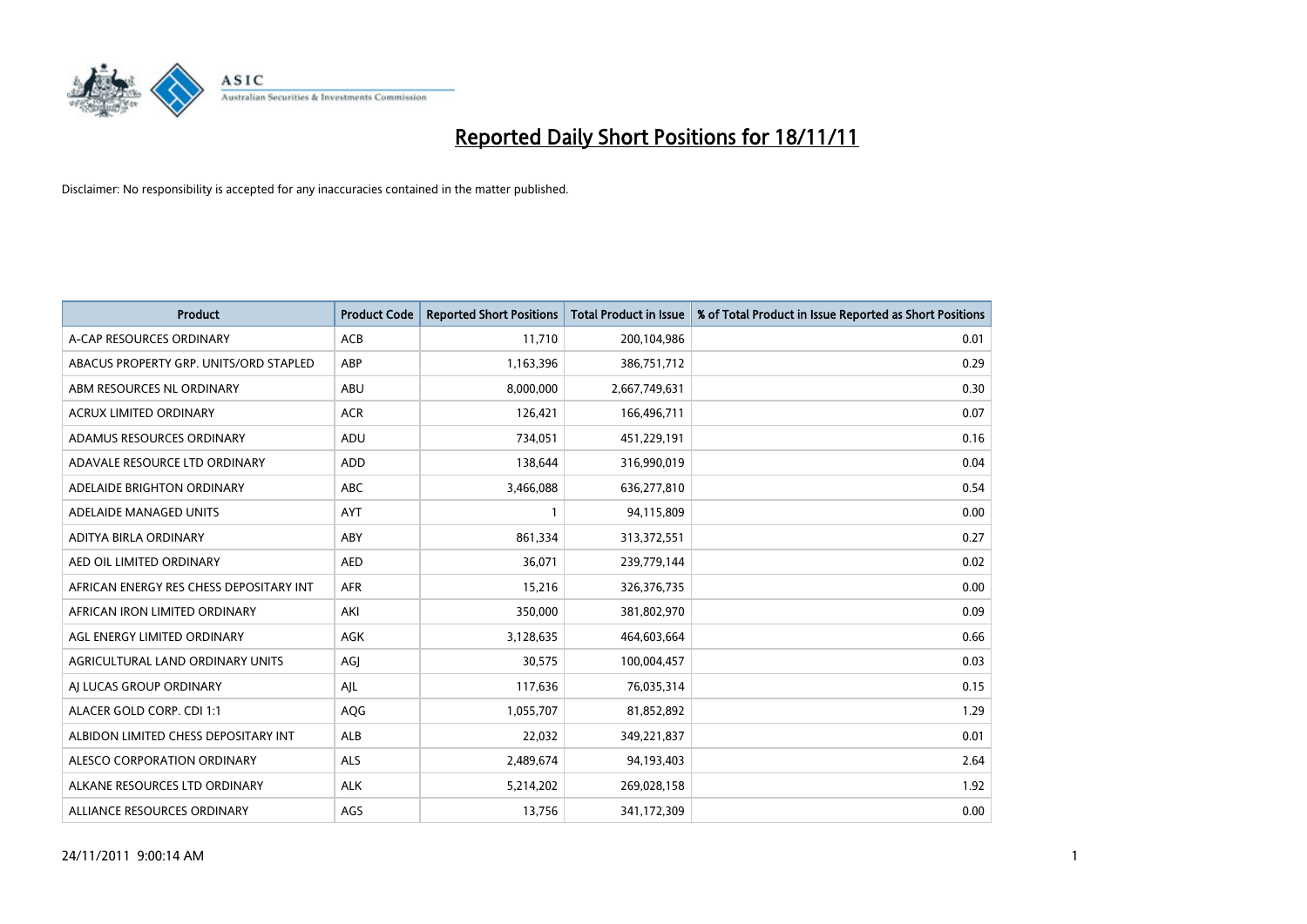

| <b>Product</b>                         | <b>Product Code</b> | <b>Reported Short Positions</b> | <b>Total Product in Issue</b> | % of Total Product in Issue Reported as Short Positions |
|----------------------------------------|---------------------|---------------------------------|-------------------------------|---------------------------------------------------------|
| ALLIED GOLD MIN PLC CDI 1:1            | <b>ALD</b>          | 4.500                           | 73,573,896                    | 0.01                                                    |
| ALLIED HEALTH LTD ORDINARY             | AHZ                 | 134,528                         | 643,360,097                   | 0.02                                                    |
| ALTONA MINING LTD ORDINARY             | <b>AOH</b>          | 585,225                         | 518,687,704                   | 0.12                                                    |
| ALUMINA LIMITED ORDINARY               | <b>AWC</b>          | 38,720,250                      | 2,440,196,187                 | 1.59                                                    |
| AMADEUS ENERGY ORDINARY                | AMU                 | 454,000                         | 278,472,818                   | 0.16                                                    |
| AMALGAMATED HOLDINGS ORDINARY          | AHD                 | 4                               | 157,480,461                   | 0.00                                                    |
| AMCOR LIMITED ORDINARY                 | AMC                 | 3,879,801                       | 1,221,771,347                 | 0.30                                                    |
| AMP LIMITED ORDINARY                   | AMP                 | 9,069,560                       | 2,854,672,784                 | 0.28                                                    |
| AMPELLA MINING ORDINARY                | <b>AMX</b>          | 787,949                         | 204,985,108                   | 0.39                                                    |
| ANSELL LIMITED ORDINARY                | <b>ANN</b>          | 2,302,016                       | 131, 177, 201                 | 1.73                                                    |
| ANTARES ENERGY LTD ORDINARY            | <b>AZZ</b>          | 27,300                          | 263,000,000                   | 0.01                                                    |
| ANZ BANKING GRP LTD ORDINARY           | ANZ                 | 14,892,979                      | 2,629,322,167                 | 0.55                                                    |
| APA GROUP STAPLED SECURITIES           | <b>APA</b>          | 7,322,412                       | 639,334,625                   | 1.13                                                    |
| APEX MINERALS NL ORDINARY              | <b>AXM</b>          | 885,146                         | 5,550,243,713                 | 0.02                                                    |
| APN EUROPEAN RETAIL UNITS STAPLED SEC. | <b>AEZ</b>          | 11,832                          | 544,910,660                   | 0.00                                                    |
| APN NEWS & MEDIA ORDINARY              | <b>APN</b>          | 23,800,702                      | 630,211,415                   | 3.79                                                    |
| AQUARIUS PLATINUM. ORDINARY            | <b>AOP</b>          | 3,284,049                       | 470,312,578                   | 0.67                                                    |
| AQUILA RESOURCES ORDINARY              | <b>AQA</b>          | 6,506,976                       | 374,368,499                   | 1.70                                                    |
| ARAFURA RESOURCE LTD ORDINARY          | ARU                 | 9,053,147                       | 367,980,342                   | 2.44                                                    |
| ARB CORPORATION ORDINARY               | <b>ARP</b>          | 13,098                          | 72,481,302                    | 0.01                                                    |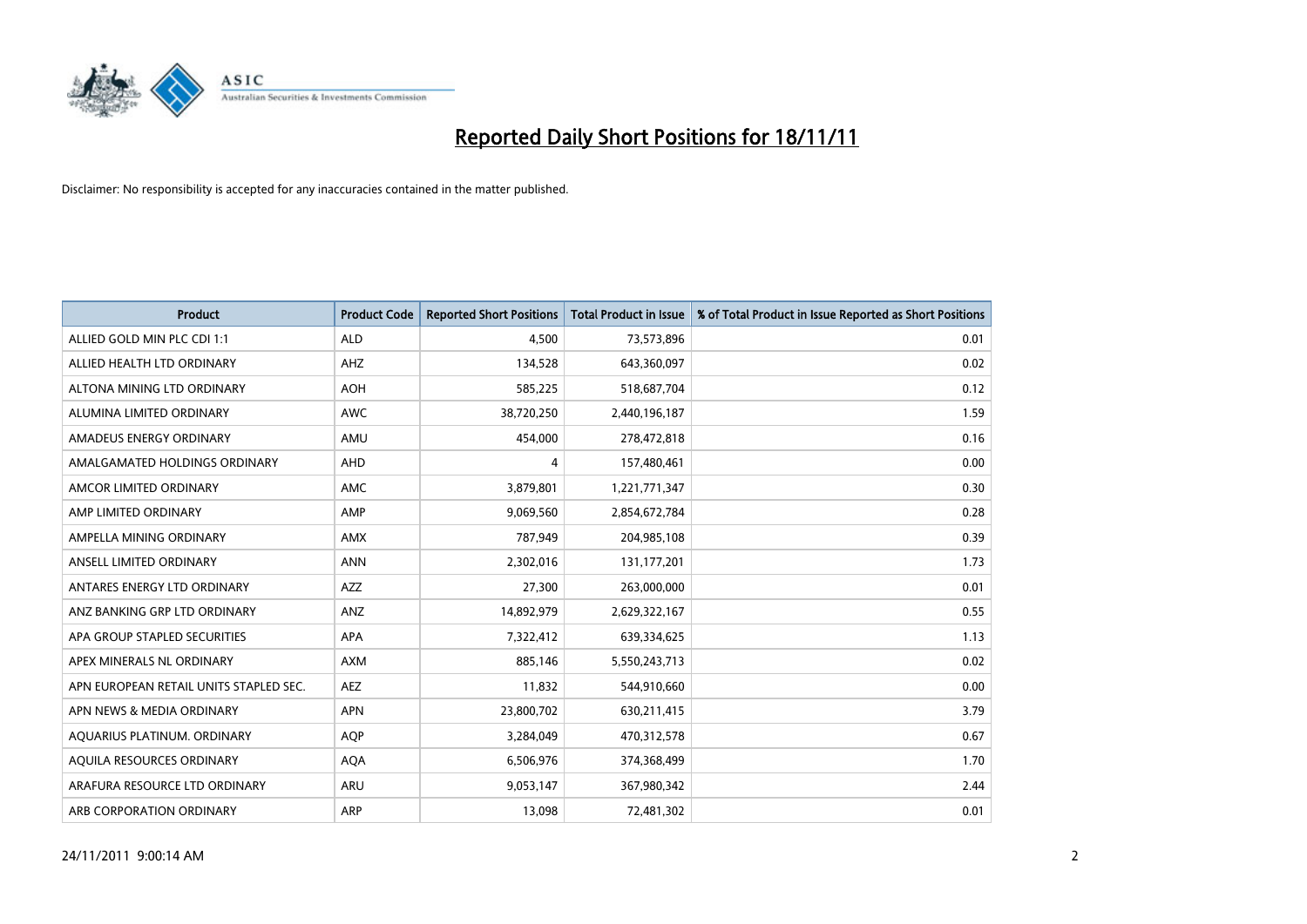

| <b>Product</b>                          | <b>Product Code</b> | <b>Reported Short Positions</b> | <b>Total Product in Issue</b> | % of Total Product in Issue Reported as Short Positions |
|-----------------------------------------|---------------------|---------------------------------|-------------------------------|---------------------------------------------------------|
| ARDENT LEISURE GROUP STAPLED SECURITIES | AAD                 | 638,871                         | 324,236,390                   | 0.18                                                    |
| ARISTOCRAT LEISURE ORDINARY             | <b>ALL</b>          | 28,339,018                      | 543,181,024                   | 5.24                                                    |
| ASCIANO LIMITED ORDINARY                | <b>AIO</b>          | 49,598,248                      | 2,926,103,883                 | 1.69                                                    |
| ASG GROUP LIMITED ORDINARY              | ASZ                 | 89,990                          | 171,456,889                   | 0.05                                                    |
| ASPEN GROUP ORD/UNITS STAPLED           | <b>APZ</b>          | 1,039,209                       | 584,985,037                   | 0.18                                                    |
| ASPIRE MINING LTD ORDINARY              | <b>AKM</b>          | 479,140                         | 620,594,556                   | 0.07                                                    |
| ASTON RES LTD ORDINARY                  | <b>AZT</b>          | 2,391,015                       | 204,527,604                   | 1.19                                                    |
| ASTRO JAP PROP GROUP STAPLED SECURITIES | AJA                 | 28,020                          | 58,445,002                    | 0.05                                                    |
| ASX LIMITED ORDINARY                    | <b>ASX</b>          | 1,806,621                       | 175,136,729                   | 1.02                                                    |
| ATLANTIC LIMITED ORDINARY               | ATI                 | 83,408                          | 114,485,240                   | 0.07                                                    |
| ATLAS IRON LIMITED ORDINARY             | <b>AGO</b>          | 11,603,443                      | 889,036,055                   | 1.28                                                    |
| <b>AURORA OIL &amp; GAS ORDINARY</b>    | <b>AUT</b>          | 12,465,799                      | 411,155,343                   | 3.05                                                    |
| AUSDRILL LIMITED ORDINARY               | ASL                 | 126,163                         | 302,754,823                   | 0.03                                                    |
| AUSENCO LIMITED ORDINARY                | AAX                 | 1,261,219                       | 123,258,843                   | 1.02                                                    |
| <b>AUSTAL LIMITED ORDINARY</b>          | ASB                 | 309,449                         | 188,069,638                   | 0.16                                                    |
| AUSTAR UNITED ORDINARY                  | <b>AUN</b>          | 5,679,607                       | 1,271,505,737                 | 0.44                                                    |
| AUSTBROKERS HOLDINGS ORDINARY           | <b>AUB</b>          | $\overline{2}$                  | 55,419,436                    | 0.00                                                    |
| AUSTIN ENGINEERING ORDINARY             | <b>ANG</b>          | 4,847                           | 72,014,403                    | 0.00                                                    |
| <b>AUSTRALAND ASSETS ASSETS</b>         | AAZPB               | 1,168                           | 2,750,000                     | 0.04                                                    |
| AUSTRALAND PROPERTY STAPLED SECURITY    | <b>ALZ</b>          | 593,491                         | 576,846,597                   | 0.09                                                    |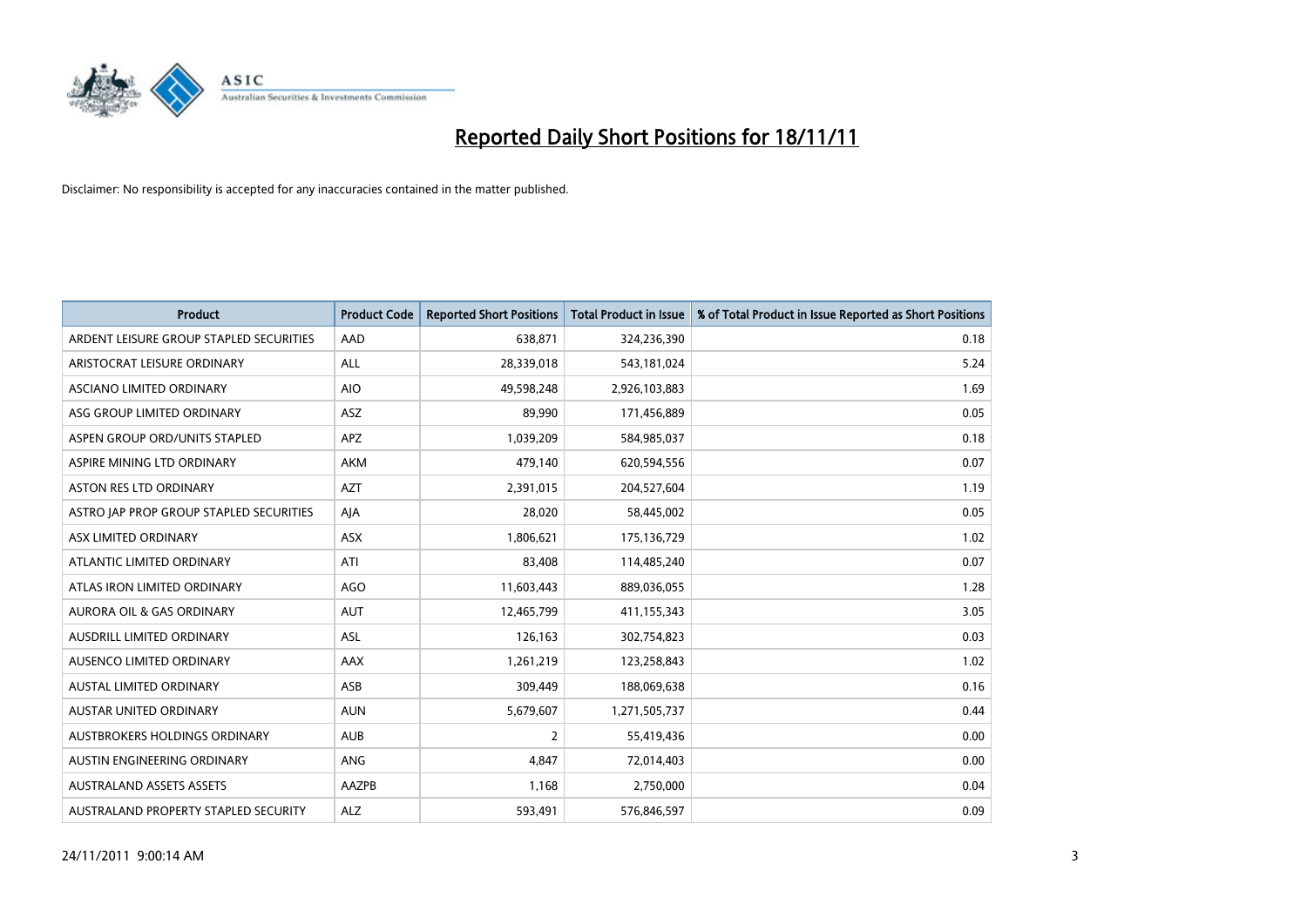

| <b>Product</b>                       | <b>Product Code</b> | <b>Reported Short Positions</b> | <b>Total Product in Issue</b> | % of Total Product in Issue Reported as Short Positions |
|--------------------------------------|---------------------|---------------------------------|-------------------------------|---------------------------------------------------------|
| AUSTRALIAN AGRICULT, ORDINARY        | <b>AAC</b>          | 930,141                         | 312,892,824                   | 0.29                                                    |
| AUSTRALIAN EDUCATION UNITS           | <b>AEU</b>          | 625,000                         | 175,465,397                   | 0.36                                                    |
| AUSTRALIAN FOUNDAT, ORDINARY         | AFI                 | 7,100                           | 1,023,675,745                 | 0.00                                                    |
| AUSTRALIAN INFRASTR. UNITS/ORDINARY  | <b>AIX</b>          | 12,852,395                      | 620,733,944                   | 2.06                                                    |
| AUSTRALIAN MINES LTD ORDINARY        | <b>AUZ</b>          | 1,400,000                       | 636,910,317                   | 0.22                                                    |
| AUSTRALIAN PHARM, ORDINARY           | API                 | 598,783                         | 488,115,883                   | 0.12                                                    |
| AUTOMOTIVE HOLDINGS ORDINARY         | <b>AHE</b>          | 2,320                           | 260,579,682                   | 0.00                                                    |
| AVEXA LIMITED ORDINARY               | <b>AVX</b>          | 243,657                         | 847,688,779                   | 0.03                                                    |
| AWE LIMITED ORDINARY                 | <b>AWE</b>          | 2,627,987                       | 521,871,941                   | 0.50                                                    |
| AZUMAH RESOURCES ORDINARY            | <b>AZM</b>          | 510,786                         | 282,020,356                   | 0.18                                                    |
| BANDANNA ENERGY ORDINARY             | <b>BND</b>          | 1,049,026                       | 528,481,199                   | 0.19                                                    |
| BANK OF QUEENSLAND. ORDINARY         | <b>BOQ</b>          | 11,129,243                      | 225,369,547                   | 4.93                                                    |
| <b>BANNERMAN RESOURCES ORDINARY</b>  | <b>BMN</b>          | 214,466                         | 234,435,934                   | 0.09                                                    |
| <b>BASE RES LIMITED ORDINARY</b>     | <b>BSE</b>          | 1,340,923                       | 460,440,029                   | 0.29                                                    |
| <b>BATHURST RESOURCES ORDINARY</b>   | <b>BTU</b>          | 7,928,395                       | 689,447,997                   | 1.14                                                    |
| <b>BAUXITE RESOURCE LTD ORDINARY</b> | <b>BAU</b>          | 111,797                         | 235,379,896                   | 0.05                                                    |
| BC IRON LIMITED ORDINARY             | <b>BCI</b>          | 295,527                         | 95,311,000                    | 0.31                                                    |
| <b>BEACH ENERGY LIMITED ORDINARY</b> | <b>BPT</b>          | 6,960,776                       | 1,107,635,932                 | 0.62                                                    |
| BEADELL RESOURCE LTD ORDINARY        | <b>BDR</b>          | 3,161,691                       | 657,906,946                   | 0.49                                                    |
| BENDIGO AND ADELAIDE ORDINARY        | <b>BEN</b>          | 6,041,541                       | 365,816,262                   | 1.64                                                    |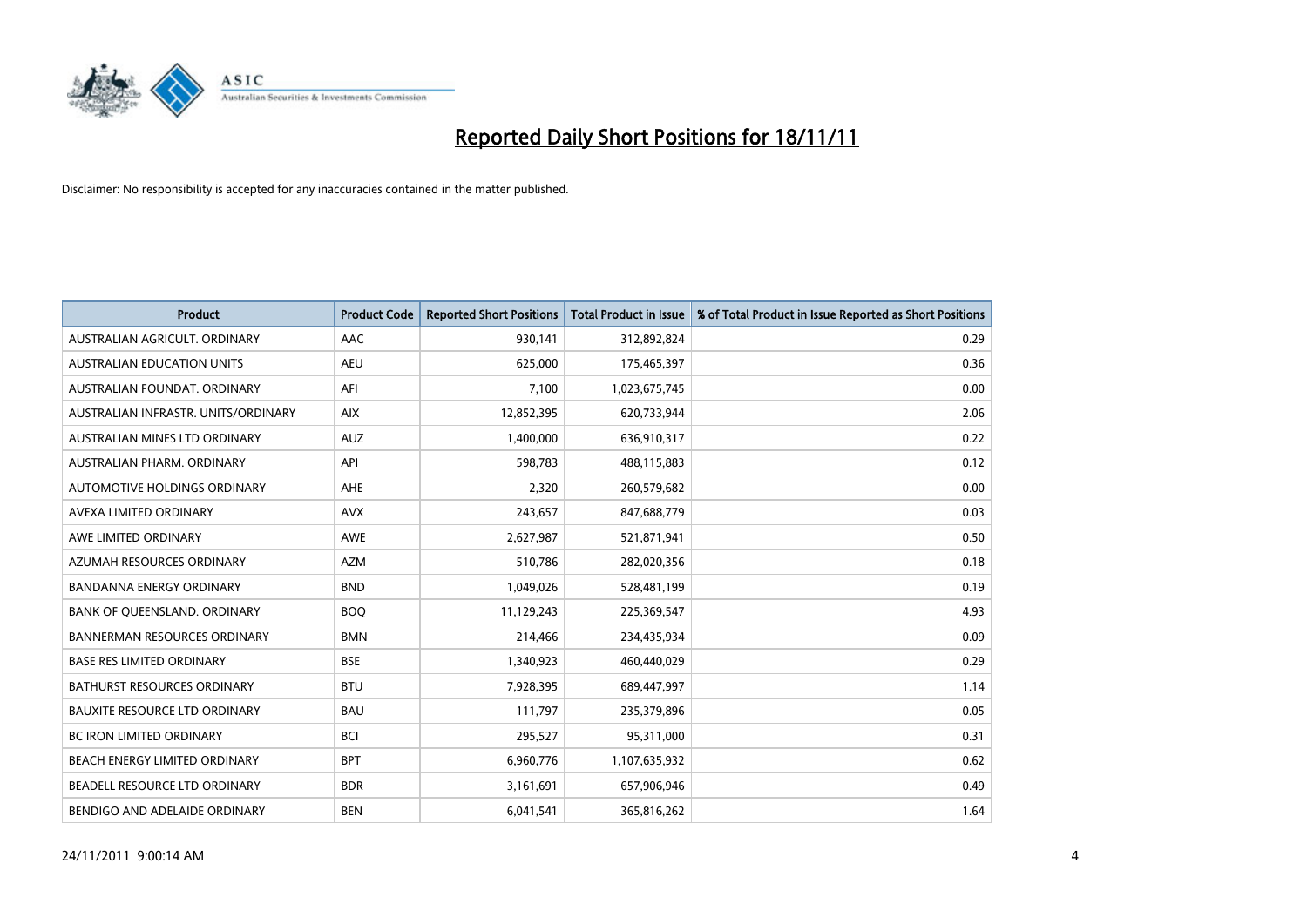

| <b>Product</b>                       | <b>Product Code</b> | <b>Reported Short Positions</b> | <b>Total Product in Issue</b> | % of Total Product in Issue Reported as Short Positions |
|--------------------------------------|---------------------|---------------------------------|-------------------------------|---------------------------------------------------------|
| BERKELEY RESOURCES ORDINARY          | <b>BKY</b>          | 201.658                         | 174,298,273                   | 0.11                                                    |
| BETASHARES ASX RES ETF UNITS         | <b>ORE</b>          | 88,220                          | 4,519,665                     | 1.95                                                    |
| <b>BHP BILLITON LIMITED ORDINARY</b> | <b>BHP</b>          | 26,335,876                      | 3,211,496,105                 | 0.82                                                    |
| <b>BILLABONG ORDINARY</b>            | <b>BBG</b>          | 27,498,621                      | 255,102,103                   | 10.78                                                   |
| <b>BIONOMICS LIMITED ORDINARY</b>    | <b>BNO</b>          | 1,293                           | 344,731,779                   | 0.00                                                    |
| <b>BIOTA HOLDINGS ORDINARY</b>       | <b>BTA</b>          | 1,476,037                       | 181,703,711                   | 0.80                                                    |
| <b>BISALLOY STEEL ORDINARY</b>       | <b>BIS</b>          | 84,480                          | 216,455,965                   | 0.04                                                    |
| BKI INVESTMENT LTD ORDINARY          | BKI                 | 508                             | 425,549,573                   | 0.00                                                    |
| <b>BLACKTHORN RESOURCES ORDINARY</b> | <b>BTR</b>          | 35,848                          | 122,918,000                   | 0.03                                                    |
| <b>BLUESCOPE STEEL LTD ORDINARY</b>  | <b>BSL</b>          | 95,819,127                      | 1,849,170,356                 | 5.15                                                    |
| <b>BOART LONGYEAR ORDINARY</b>       | <b>BLY</b>          | 5,719,194                       | 461,163,412                   | 1.22                                                    |
| <b>BOOM LOGISTICS ORDINARY</b>       | <b>BOL</b>          | 337,999                         | 465,011,147                   | 0.07                                                    |
| <b>BORAL LIMITED, ORDINARY</b>       | <b>BLD</b>          | 32,725,467                      | 744,729,957                   | 4.39                                                    |
| BOTSWANA METALS LTD ORDINARY         | <b>BML</b>          | 7,000                           | 143,717,013                   | 0.00                                                    |
| <b>BOW ENERGY LIMITED ORDINARY</b>   | <b>BOW</b>          | 1,607,054                       | 361,926,672                   | 0.44                                                    |
| <b>BRADKEN LIMITED ORDINARY</b>      | <b>BKN</b>          | 3,246,752                       | 166,621,942                   | 1.94                                                    |
| <b>BRAMBLES LIMITED ORDINARY</b>     | <b>BXB</b>          | 14,636,498                      | 1,480,318,057                 | 0.98                                                    |
| BREVILLE GROUP LTD ORDINARY          | <b>BRG</b>          | 2,739                           | 130,095,322                   | 0.00                                                    |
| <b>BRICKWORKS LIMITED ORDINARY</b>   | <b>BKW</b>          | 84,666                          | 147,567,333                   | 0.06                                                    |
| <b>BROCKMAN RESOURCES ORDINARY</b>   | <b>BRM</b>          | 75,437                          | 144,803,151                   | 0.05                                                    |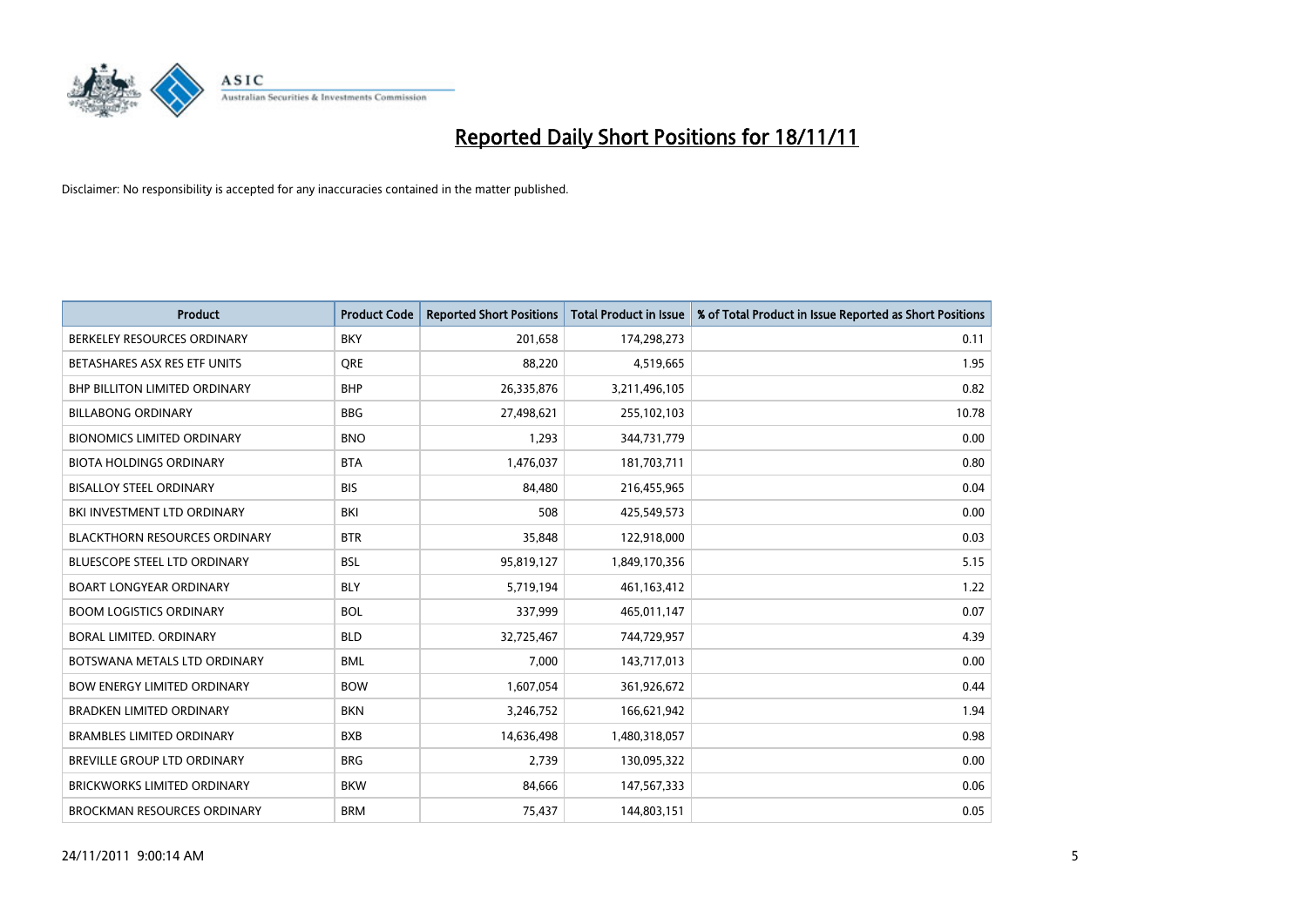

| <b>Product</b>                             | <b>Product Code</b> | <b>Reported Short Positions</b> | <b>Total Product in Issue</b> | % of Total Product in Issue Reported as Short Positions |
|--------------------------------------------|---------------------|---------------------------------|-------------------------------|---------------------------------------------------------|
| BT INVESTMENT MNGMNT ORDINARY              | <b>BTT</b>          | 1,249,790                       | 267,906,977                   | 0.47                                                    |
| <b>BURU ENERGY ORDINARY</b>                | <b>BRU</b>          | 655,589                         | 213,963,477                   | 0.31                                                    |
| <b>BWP TRUST ORDINARY UNITS</b>            | <b>BWP</b>          | 514,029                         | 520,012,793                   | 0.09                                                    |
| CABCHARGE AUSTRALIA ORDINARY               | CAB                 | 651,452                         | 120,437,014                   | 0.53                                                    |
| <b>CALTEX AUSTRALIA ORDINARY</b>           | <b>CTX</b>          | 5,945,033                       | 270,000,000                   | 2.21                                                    |
| <b>CAMPBELL BROTHERS ORDINARY</b>          | <b>CPB</b>          | 441,959                         | 67,503,411                    | 0.64                                                    |
| CAPE LAMBERT RES LTD ORDINARY              | <b>CFE</b>          | 1,268,253                       | 652,171,792                   | 0.18                                                    |
| CARABELLA RES LTD ORDINARY                 | <b>CLR</b>          | 10,258                          | 98,778,296                    | 0.01                                                    |
| <b>CARBON ENERGY ORDINARY</b>              | <b>CNX</b>          | 987,162                         | 698,517,858                   | 0.14                                                    |
| <b>CARDNO LIMITED ORDINARY</b>             | CDD                 | 477                             | 110,301,978                   | 0.00                                                    |
| CARNARVON PETROLEUM ORDINARY               | <b>CVN</b>          | 3,154,108                       | 690,320,634                   | 0.45                                                    |
| <b>CARNEGIE WAVE ENERGY ORDINARY</b>       | <b>CWE</b>          | 83,000                          | 901,487,627                   | 0.01                                                    |
| <b>CARPATHIAN RESOURCES ORDINARY</b>       | <b>CPN</b>          | 75,000                          | 265,533,501                   | 0.03                                                    |
| CARPENTARIA EXP. LTD ORDINARY              | CAP                 | 9,777                           | 98,991,301                    | 0.01                                                    |
| CARSALES.COM LTD ORDINARY                  | <b>CRZ</b>          | 13,901,191                      | 233,971,831                   | 5.94                                                    |
| CASH CONVERTERS ORDINARY                   | CCV                 | 55,296                          | 379,761,025                   | 0.01                                                    |
| <b>CASPIAN OIL &amp; GAS ORDINARY</b>      | <b>CIG</b>          | 50,000                          | 1,331,500,513                 | 0.00                                                    |
| <b>CELLNET GROUP ORDINARY</b>              | <b>CLT</b>          | 1,342                           | 61,231,382                    | 0.00                                                    |
| CENTRAL PETROLEUM ORDINARY                 | <b>CTP</b>          | 11,455                          | 1,073,304,842                 | 0.00                                                    |
| <b>CENTRO PROPERTIES UNITS/ORD STAPLED</b> | <b>CNP</b>          | 2,537                           | 972,414,514                   | 0.00                                                    |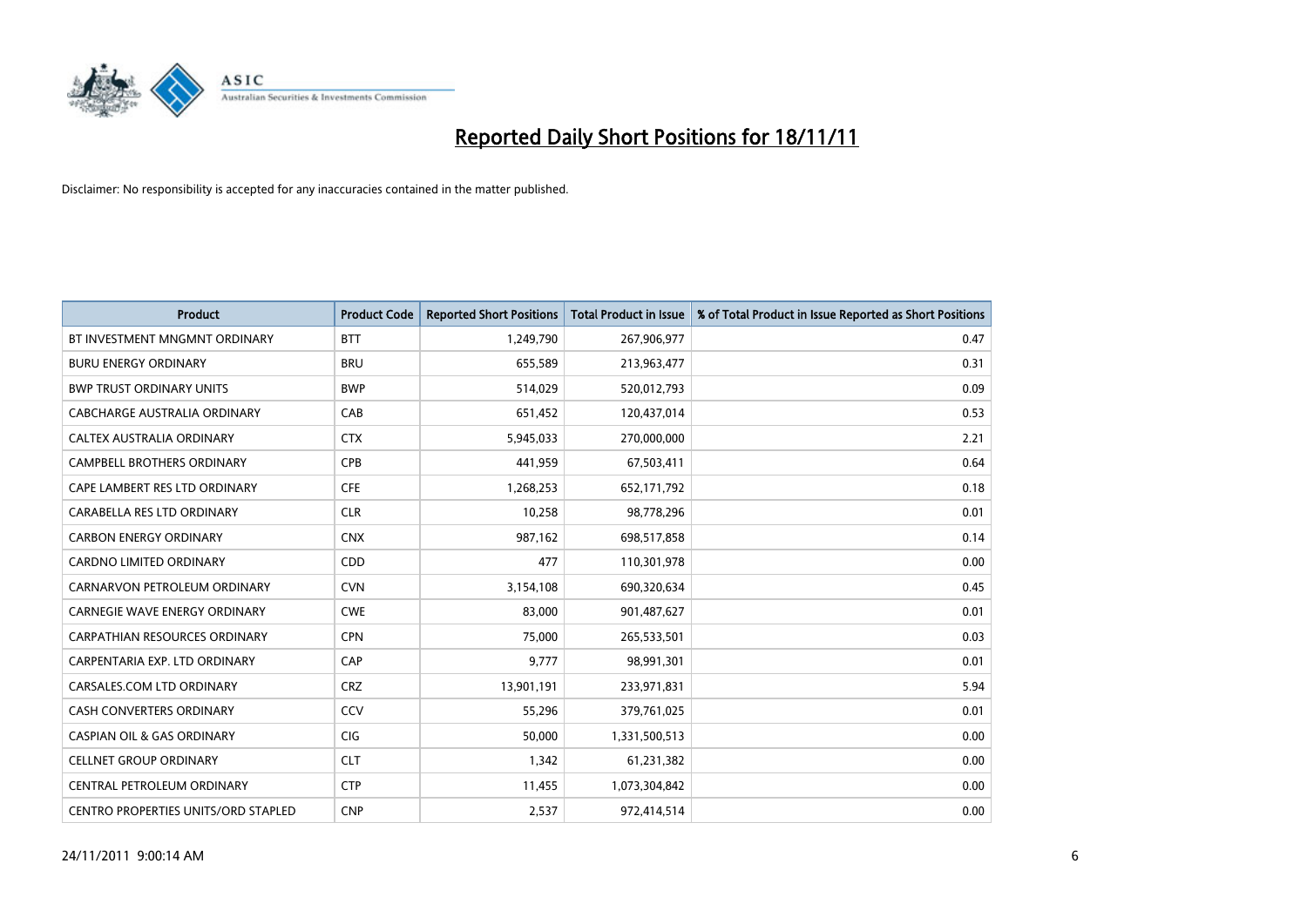

| <b>Product</b>                           | <b>Product Code</b> | <b>Reported Short Positions</b> | <b>Total Product in Issue</b> | % of Total Product in Issue Reported as Short Positions |
|------------------------------------------|---------------------|---------------------------------|-------------------------------|---------------------------------------------------------|
| CENTRO RETAIL GROUP STAPLED SECURITIES   | <b>CER</b>          | 1,091,628                       | 2,286,399,424                 | 0.05                                                    |
| <b>CERAMIC FUEL CELLS ORDINARY</b>       | <b>CFU</b>          | 211,538                         | 1,262,577,415                 | 0.02                                                    |
| <b>CFS RETAIL PROPERTY UNITS</b>         | <b>CFX</b>          | 64,134,301                      | 2,839,591,911                 | 2.26                                                    |
| CHALICE GOLD MINES ORDINARY              | <b>CHN</b>          | 200                             | 250,030,886                   | 0.00                                                    |
| CHALLENGER DIV.PRO. STAPLED UNITS        | <b>CDI</b>          | 128.682                         | 888,390,542                   | 0.01                                                    |
| <b>CHALLENGER INFRAST. STAPLED UNITS</b> | <b>CIF</b>          | 41,127                          | 316,223,785                   | 0.01                                                    |
| <b>CHALLENGER LIMITED ORDINARY</b>       | <b>CGF</b>          | 4,936,680                       | 552,513,723                   | 0.90                                                    |
| <b>CHANDLER MACLEOD LTD ORDINARY</b>     | <b>CMG</b>          | 11,970                          | 466,466,720                   | 0.00                                                    |
| CHARTER HALL GROUP STAPLED US PROHIBIT.  | <b>CHC</b>          | 234,996                         | 308,040,283                   | 0.07                                                    |
| <b>CHARTER HALL OFFICE UNIT</b>          | CQ <sub>O</sub>     | 4,194,219                       | 493,319,730                   | 0.85                                                    |
| <b>CHARTER HALL RETAIL UNITS</b>         | <b>COR</b>          | 1,433,082                       | 299,628,571                   | 0.47                                                    |
| CITIGOLD CORP LTD ORDINARY               | <b>CTO</b>          | 2,059,217                       | 1,105,078,301                 | 0.18                                                    |
| CLINUVEL PHARMACEUT. ORDINARY            | CUV                 | 4.127                           | 30,394,206                    | 0.01                                                    |
| <b>CLOUGH LIMITED ORDINARY</b>           | <b>CLO</b>          | 112,590                         | 768,971,269                   | 0.01                                                    |
| <b>COAL &amp; ALLIED ORDINARY</b>        | <b>CNA</b>          | 837                             | 86,584,735                    | 0.00                                                    |
| COAL OF AFRICA LTD ORDINARY              | <b>CZA</b>          | 658,803                         | 611,960,610                   | 0.10                                                    |
| <b>COALSPUR MINES LTD ORDINARY</b>       | <b>CPL</b>          | 444,392                         | 579,768,744                   | 0.06                                                    |
| COALWORKS LIMITED ORDINARY               | <b>CWK</b>          | 316,599                         | 149,088,955                   | 0.21                                                    |
| <b>COBAR CONSOLIDATED ORDINARY</b>       | CCU                 | 24,200                          | 205,783,037                   | 0.01                                                    |
| COCA-COLA AMATIL ORDINARY                | <b>CCL</b>          | 8,121,886                       | 759,567,552                   | 1.02                                                    |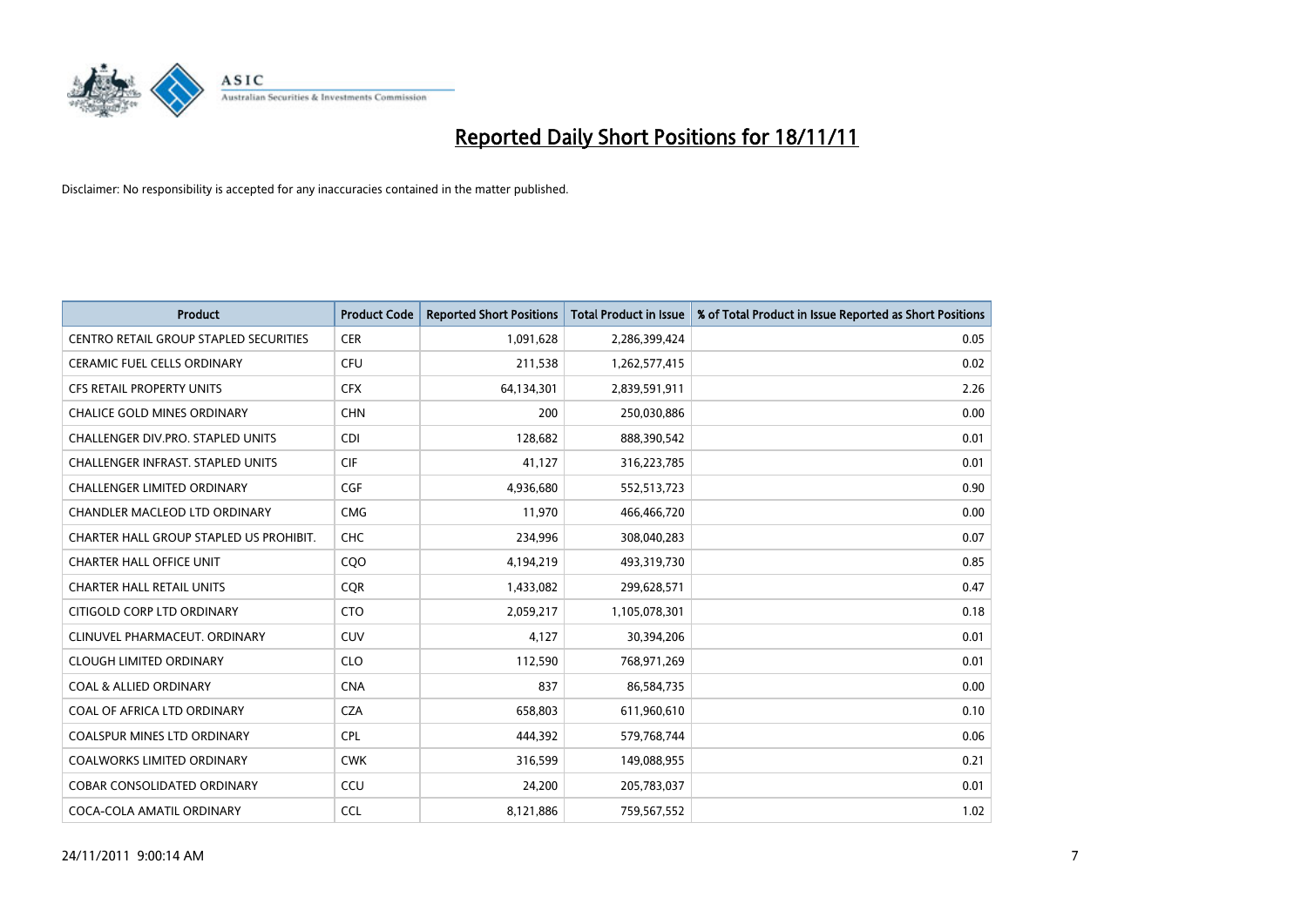

| <b>Product</b>                          | <b>Product Code</b> | <b>Reported Short Positions</b> | <b>Total Product in Issue</b> | % of Total Product in Issue Reported as Short Positions |
|-----------------------------------------|---------------------|---------------------------------|-------------------------------|---------------------------------------------------------|
| <b>COCHLEAR LIMITED ORDINARY</b>        | <b>COH</b>          | 3,060,850                       | 56,902,433                    | 5.38                                                    |
| COCKATOO COAL ORDINARY                  | <b>COK</b>          | 6,664,448                       | 1,016,196,908                 | 0.64                                                    |
| <b>COKAL LTD ORDINARY</b>               | <b>CKA</b>          | 393,378                         | 132,245,134                   | 0.30                                                    |
| COLLINS FOODS LTD ORDINARY              | <b>CKF</b>          | 409,740                         | 93,000,003                    | 0.44                                                    |
| COMMONWEALTH BANK, ORDINARY             | <b>CBA</b>          | 27,698,951                      | 1,576,237,644                 | 1.73                                                    |
| <b>COMMONWEALTH PROP ORDINARY UNITS</b> | <b>CPA</b>          | 24,269,241                      | 2,458,123,552                 | 0.99                                                    |
| <b>COMPASS RESOURCES ORDINARY</b>       | <b>CMR</b>          | 160,952                         | 147,402,920                   | 0.11                                                    |
| <b>COMPUTERSHARE LTD ORDINARY</b>       | CPU                 | 4,088,320                       | 555,664,059                   | 0.71                                                    |
| CONSOLIDATED MEDIA. ORDINARY            | <b>CMI</b>          | 1,346,268                       | 561,834,996                   | 0.23                                                    |
| <b>CONTANGO MICROCAP ORDINARY</b>       | <b>CTN</b>          | 7,500                           | 147,467,406                   | 0.01                                                    |
| CONTINENTAL COAL LTD ORDINARY           | CCC                 | 32,485                          | 372,662,917                   | 0.01                                                    |
| <b>COOPER ENERGY LTD ORDINARY</b>       | <b>COE</b>          | 89,539                          | 292,576,001                   | 0.03                                                    |
| <b>COPPER STRIKE LTD ORDINARY</b>       | <b>CSE</b>          | 714                             | 129,455,571                   | 0.00                                                    |
| <b>CORDLIFE LIMITED ORDINARY</b>        | CBB                 |                                 | 150,887,354                   | 0.00                                                    |
| <b>COUNT FINANCIAL ORDINARY</b>         | COU                 | 486,642                         | 262,282,684                   | 0.18                                                    |
| CREDIT CORP GROUP ORDINARY              | <b>CCP</b>          | 5,891                           | 45,571,114                    | 0.01                                                    |
| <b>CROMWELL PROP STAPLED SECURITIES</b> | <b>CMW</b>          | 1,361,519                       | 966,845,859                   | 0.14                                                    |
| <b>CROWN LIMITED ORDINARY</b>           | <b>CWN</b>          | 864,045                         | 728,394,185                   | 0.11                                                    |
| <b>CSG LIMITED ORDINARY</b>             | CSV                 | 589,926                         | 282,567,499                   | 0.21                                                    |
| <b>CSL LIMITED ORDINARY</b>             | <b>CSL</b>          | 5,999,785                       | 525,052,639                   | 1.11                                                    |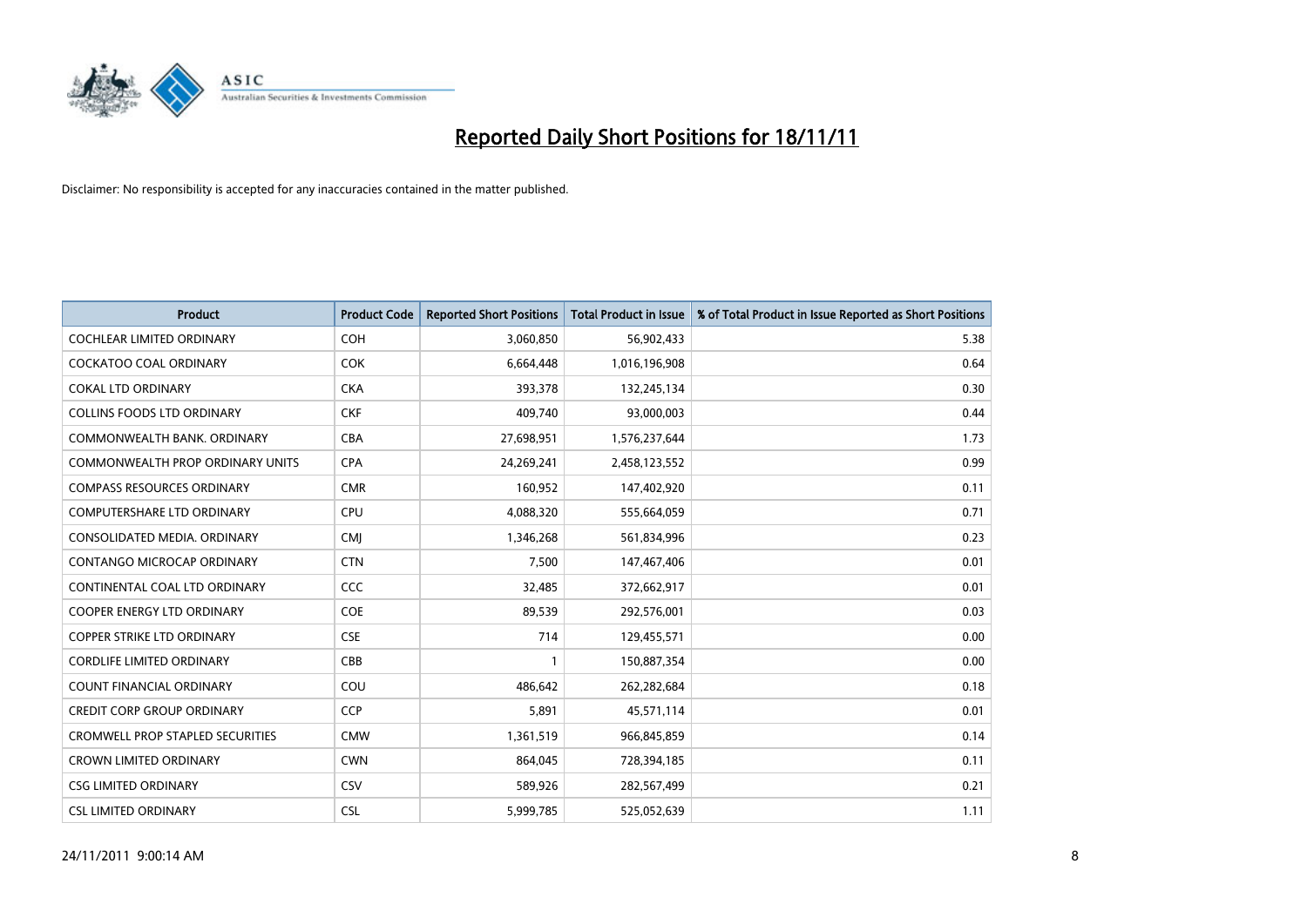

| <b>Product</b>                     | <b>Product Code</b> | <b>Reported Short Positions</b> | <b>Total Product in Issue</b> | % of Total Product in Issue Reported as Short Positions |
|------------------------------------|---------------------|---------------------------------|-------------------------------|---------------------------------------------------------|
| <b>CSR LIMITED ORDINARY</b>        | <b>CSR</b>          | 18,012,608                      | 506,000,315                   | 3.56                                                    |
| <b>CUDECO LIMITED ORDINARY</b>     | CDU                 | 1,468,217                       | 159,849,865                   | 0.90                                                    |
| DART ENERGY LTD ORDINARY           | <b>DTE</b>          | 6,243,595                       | 734,931,470                   | 0.86                                                    |
| DAVID JONES LIMITED ORDINARY       | <b>DJS</b>          | 51,078,323                      | 524,940,325                   | 9.74                                                    |
| DECMIL GROUP LIMITED ORDINARY      | <b>DCG</b>          | 44,536                          | 124,269,568                   | 0.02                                                    |
| DEEP YELLOW LIMITED ORDINARY       | <b>DYL</b>          | 15,876                          | 1,128,506,403                 | 0.00                                                    |
| DEVINE LIMITED ORDINARY            | <b>DVN</b>          | 1,011                           | 158,730,556                   | 0.00                                                    |
| DEXUS PROPERTY GROUP STAPLED UNITS | <b>DXS</b>          | 13,073,377                      | 4,839,024,176                 | 0.27                                                    |
| DISCOVERY METALS LTD ORDINARY      | <b>DML</b>          | 7,200,555                       | 439,128,231                   | 1.64                                                    |
| DOMINO PIZZA ENTERPR ORDINARY      | <b>DMP</b>          | 62,427                          | 69,174,674                    | 0.09                                                    |
| DOWNER EDI LIMITED ORDINARY        | <b>DOW</b>          | 5,443,918                       | 429,100,296                   | 1.26                                                    |
| DRAGON MINING LTD ORDINARY         | <b>DRA</b>          | 40,351                          | 75,170,613                    | 0.05                                                    |
| DUET GROUP STAPLED US PROHIBIT.    | <b>DUE</b>          | 8,740,616                       | 1,091,628,341                 | 0.79                                                    |
| DULUXGROUP LIMITED ORDINARY        | <b>DLX</b>          | 11,421,219                      | 367,456,259                   | 3.10                                                    |
| <b>EASTERN STAR GAS ORDINARY</b>   | ESG                 | 1,525,531                       | 997,447,041                   | 0.15                                                    |
| ECHO ENTERTAINMENT ORDINARY        | <b>EGP</b>          | 5,835,871                       | 688,019,737                   | 0.85                                                    |
| ELDERS LIMITED ORDINARY            | <b>ELD</b>          | 15,308,276                      | 448,598,480                   | 3.41                                                    |
| ELDORADO GOLD CORP CDI 1:1         | EAU                 | 16,152                          | 9,672,394                     | 0.17                                                    |
| ELEMENTAL MINERALS ORDINARY        | <b>ELM</b>          | 354,072                         | 224,241,064                   | 0.16                                                    |
| ELEMENTOS LIMITED ORDINARY         | <b>ELT</b>          | 16                              | 77,068,979                    | 0.00                                                    |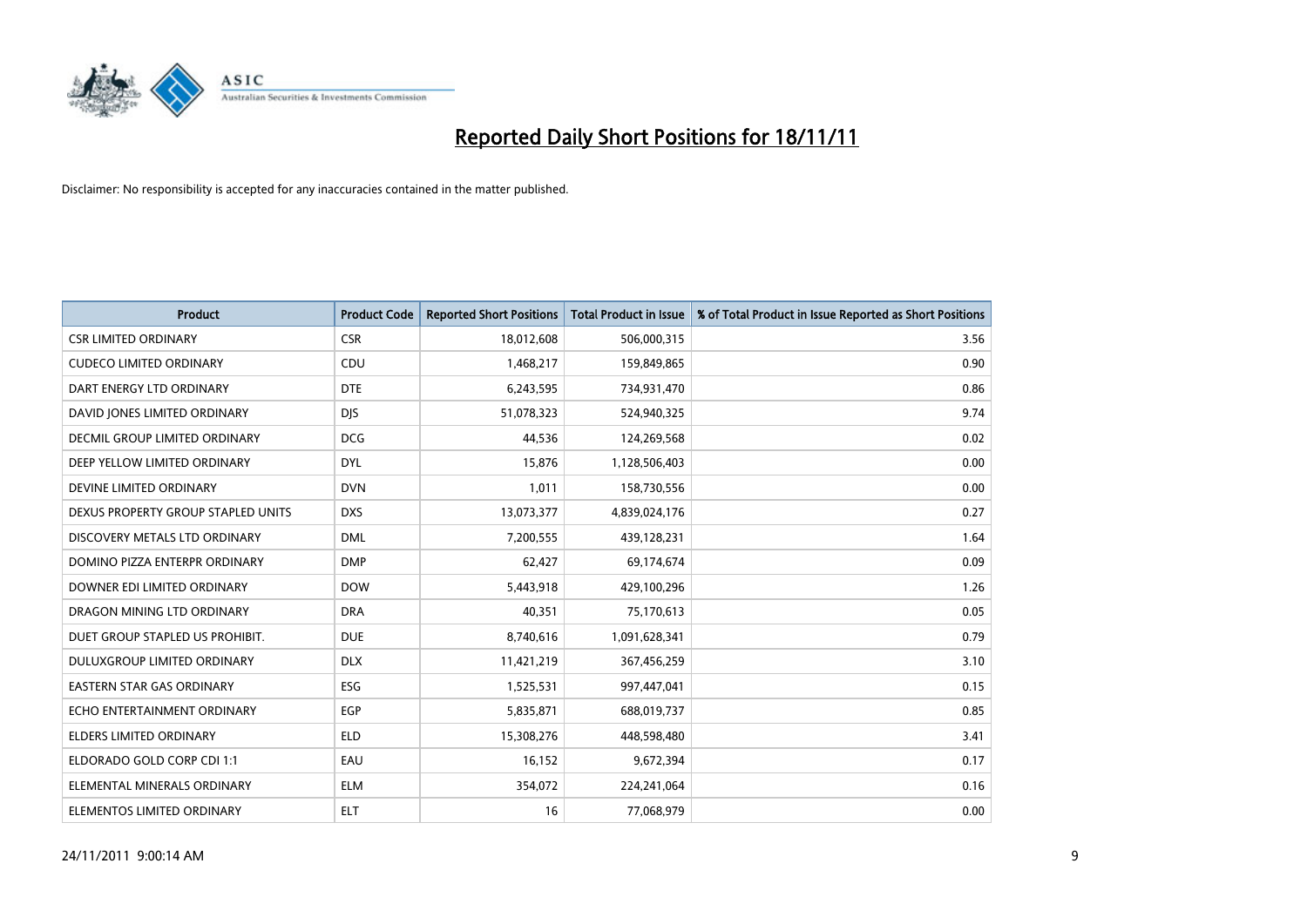

| <b>Product</b>                        | <b>Product Code</b> | <b>Reported Short Positions</b> | <b>Total Product in Issue</b> | % of Total Product in Issue Reported as Short Positions |
|---------------------------------------|---------------------|---------------------------------|-------------------------------|---------------------------------------------------------|
| ELIXIR PETROLEUM LTD ORDINARY         | <b>EXR</b>          | 324,400                         | 217,288,472                   | 0.15                                                    |
| <b>EMECO HOLDINGS ORDINARY</b>        | <b>EHL</b>          | 1,660,745                       | 631,237,586                   | 0.25                                                    |
| <b>ENERGY RESOURCES ORDINARY 'A'</b>  | <b>ERA</b>          | 9,369,662                       | 439,534,227                   | 2.12                                                    |
| ENERGY WORLD CORPOR. ORDINARY         | <b>EWC</b>          | 16,713,511                      | 1,734,166,672                 | 0.96                                                    |
| <b>ENTEK ENERGY LTD ORDINARY</b>      | <b>ETE</b>          | 489,903                         | 510,657,387                   | 0.10                                                    |
| <b>ENTELLECT LIMITED ORDINARY</b>     | <b>ESN</b>          | 464.050                         | 985,337,932                   | 0.05                                                    |
| ENVESTRA LIMITED ORDINARY             | <b>ENV</b>          | 3,499,938                       | 1,547,890,032                 | 0.22                                                    |
| EQUATORIAL RES LTD ORDINARY           | <b>EQX</b>          | 4,107                           | 113,048,553                   | 0.00                                                    |
| EVOLUTION MINING LTD ORDINARY         | <b>EVN</b>          | 1,100,747                       | 669,728,769                   | 0.15                                                    |
| <b>EXCO RESOURCES LTD ORDINARY</b>    | <b>EXS</b>          | 15,062                          | 351,544,187                   | 0.00                                                    |
| EXOMA ENERGY LIMITED ORDINARY         | <b>EXE</b>          | 281,678                         | 417,357,759                   | 0.07                                                    |
| <b>EXTRACT RESOURCES ORDINARY</b>     | <b>EXT</b>          | 533,352                         | 251,159,163                   | 0.19                                                    |
| FAIRFAX MEDIA LTD ORDINARY            | <b>FXI</b>          | 298,632,895                     | 2,351,955,725                 | 12.71                                                   |
| <b>FAR LTD ORDINARY</b>               | <b>FAR</b>          | 21,000,000                      | 1,245,401,164                 | 1.69                                                    |
| FISHER & PAYKEL APP. ORDINARY         | <b>FPA</b>          | 18,298                          | 724,235,162                   | 0.00                                                    |
| FKP PROPERTY GROUP STAPLED SECURITIES | <b>FKP</b>          | 22,517,545                      | 1,197,968,723                 | 1.86                                                    |
| FLEETWOOD CORP ORDINARY               | <b>FWD</b>          | 226,102                         | 58,696,301                    | 0.38                                                    |
| FLETCHER BUILDING ORDINARY            | <b>FBU</b>          | 8,335,823                       | 680,739,504                   | 1.20                                                    |
| <b>FLEXIGROUP LIMITED ORDINARY</b>    | <b>FXL</b>          | 729,864                         | 277,862,586                   | 0.26                                                    |
| FLIGHT CENTRE ORDINARY                | <b>FLT</b>          | 8,139,468                       | 99,990,391                    | 8.14                                                    |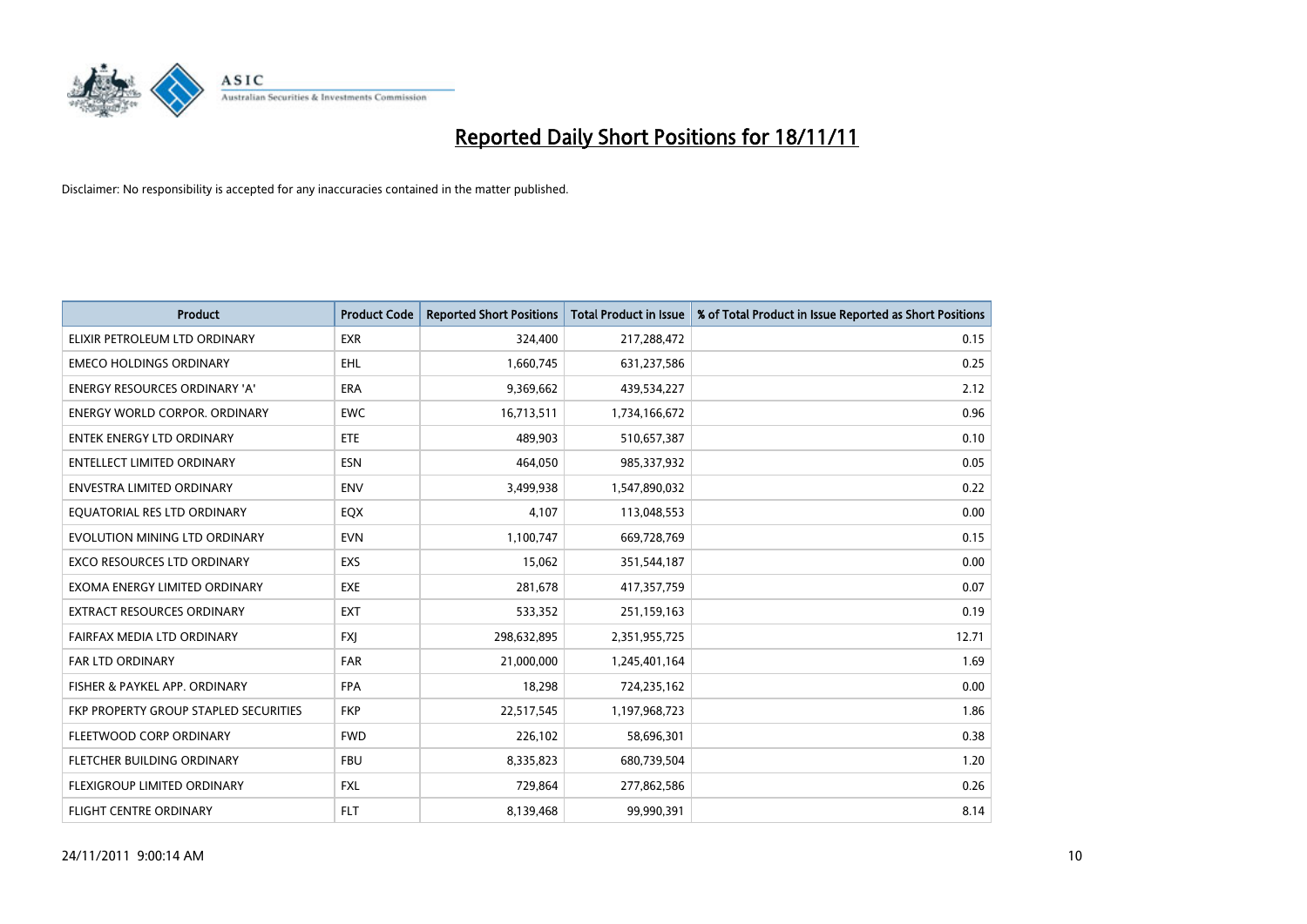

| <b>Product</b>                            | <b>Product Code</b> | <b>Reported Short Positions</b> | <b>Total Product in Issue</b> | % of Total Product in Issue Reported as Short Positions |
|-------------------------------------------|---------------------|---------------------------------|-------------------------------|---------------------------------------------------------|
| FLINDERS MINES LTD ORDINARY               | <b>FMS</b>          | 21,703,665                      | 1,821,300,404                 | 1.18                                                    |
| FOCUS MINERALS LTD ORDINARY               | <b>FML</b>          | 3,223,148                       | 4,320,773,701                 | 0.07                                                    |
| <b>FORGE GROUP LIMITED ORDINARY</b>       | FGE                 | 101,493                         | 83,429,014                    | 0.12                                                    |
| FORTE ENERGY NL ORDINARY                  | <b>FTE</b>          | 2,658,986                       | 695,589,311                   | 0.38                                                    |
| <b>FORTESCUE METALS GRP ORDINARY</b>      | <b>FMG</b>          | 77,900,620                      | 3,113,798,659                 | 2.46                                                    |
| <b>FOSTER'S GROUP ORDINARY</b>            | FGL                 | 11,794,316                      | 1,941,514,539                 | 0.58                                                    |
| FTD CORPORATION ORDINARY                  | <b>FTD</b>          | 8,088                           | 36,474,593                    | 0.02                                                    |
| FUNTASTIC LIMITED ORDINARY                | <b>FUN</b>          | 322,528                         | 340,997,682                   | 0.09                                                    |
| <b>G.U.D. HOLDINGS ORDINARY</b>           | GUD                 | 453,103                         | 70,107,387                    | 0.63                                                    |
| <b>GALAXY RESOURCES ORDINARY</b>          | <b>GXY</b>          | 2,594,226                       | 323,327,000                   | 0.79                                                    |
| <b>GEODYNAMICS LIMITED ORDINARY</b>       | GDY                 | 34,227                          | 337,942,224                   | 0.01                                                    |
| <b>GINDALBIE METALS LTD ORDINARY</b>      | <b>GBG</b>          | 24,241,220                      | 1,135,565,349                 | 2.11                                                    |
| <b>GLOBAL MINING ORDINARY</b>             | <b>GMI</b>          | 8,951                           | 184,894,556                   | 0.00                                                    |
| <b>GLOUCESTER COAL ORDINARY</b>           | GCL                 | 838,336                         | 202,905,967                   | 0.41                                                    |
| <b>GME RESOURCES LTD ORDINARY</b>         | <b>GME</b>          | 800                             | 322,635,902                   | 0.00                                                    |
| <b>GOLD ONE INT LTD ORDINARY</b>          | GDO                 | 1,420,664                       | 809,324,408                   | 0.17                                                    |
| <b>GOLDEN WEST RESOURCE ORDINARY</b>      | <b>GWR</b>          | 1,617                           | 192,082,567                   | 0.00                                                    |
| <b>GOODMAN FIELDER. ORDINARY</b>          | <b>GFF</b>          | 48,432,515                      | 1,955,559,207                 | 2.47                                                    |
| <b>GOODMAN GROUP STAPLED US PROHIBIT.</b> | <b>GMG</b>          | 27,513,716                      | 7,394,907,651                 | 0.36                                                    |
| <b>GPT GROUP STAPLED SEC.</b>             | <b>GPT</b>          | 18,640,766                      | 1,832,934,340                 | 1.02                                                    |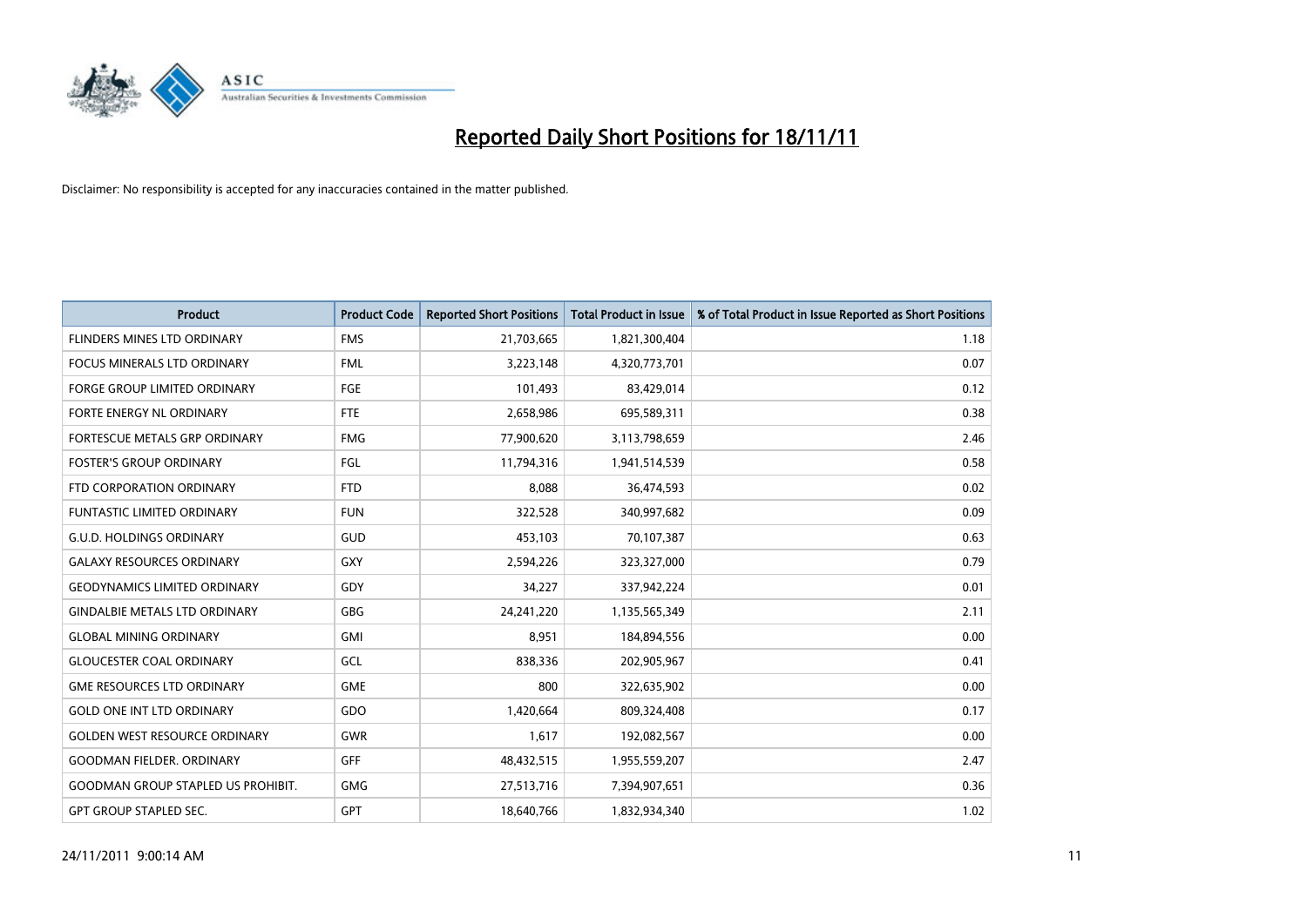

| <b>Product</b>                            | <b>Product Code</b> | <b>Reported Short Positions</b> | <b>Total Product in Issue</b> | % of Total Product in Issue Reported as Short Positions |
|-------------------------------------------|---------------------|---------------------------------|-------------------------------|---------------------------------------------------------|
| <b>GRAINCORP LIMITED A CLASS ORDINARY</b> | <b>GNC</b>          | 811,986                         | 198,318,900                   | 0.40                                                    |
| <b>GRANGE RESOURCES. ORDINARY</b>         | GRR                 | 409,523                         | 1,153,937,134                 | 0.02                                                    |
| <b>GREENCAP LIMITED ORDINARY</b>          | GCG                 |                                 | 262,515,385                   | 0.00                                                    |
| <b>GREENLAND MIN EN LTD ORDINARY</b>      | GGG                 | 2,972,409                       | 410,407,582                   | 0.71                                                    |
| <b>GRYPHON MINERALS LTD ORDINARY</b>      | <b>GRY</b>          | 2,451,945                       | 300,122,058                   | 0.81                                                    |
| <b>GUILDFORD COAL LTD ORDINARY</b>        | <b>GUF</b>          | 1,895,399                       | 219,654,168                   | 0.86                                                    |
| <b>GUINNESS PEAT GROUP. CDI 1:1</b>       | <b>GPG</b>          | 54                              | 279,637,888                   | 0.00                                                    |
| <b>GUNNS LIMITED ORDINARY</b>             | GNS                 | 43,418,259                      | 848,401,559                   | 5.10                                                    |
| <b>GWA GROUP LTD ORDINARY</b>             | <b>GWA</b>          | 12,442,926                      | 301,525,014                   | 4.12                                                    |
| <b>HARVEY NORMAN ORDINARY</b>             | <b>HVN</b>          | 51,893,310                      | 1,062,316,784                 | 4.89                                                    |
| HASTIE GROUP LIMITED DEFERRED SETTLEMENT  | <b>HSTDA</b>        | 8,003                           | 137,348,666                   | 0.00                                                    |
| HASTINGS DIVERSIFIED STAPLED SECURITY     | <b>HDF</b>          | 3,613,882                       | 530,001,072                   | 0.68                                                    |
| HEARTWARE INT INC CDI 35:1                | <b>HIN</b>          | 272,008                         | 48,598,550                    | 0.56                                                    |
| <b>HENDERSON GROUP CDI 1:1</b>            | <b>HGG</b>          | 12,727,461                      | 654,840,720                   | 1.93                                                    |
| HFA HOLDINGS LIMITED ORDINARY             | <b>HFA</b>          | 8,273                           | 117,332,831                   | 0.00                                                    |
| HIGHLANDS PACIFIC ORDINARY                | <b>HIG</b>          | 2,455,123                       | 686,082,148                   | 0.36                                                    |
| HILLGROVE RES LTD ORDINARY                | <b>HGO</b>          | 3,057,264                       | 793,698,575                   | 0.37                                                    |
| HILLS HOLDINGS LTD ORDINARY               | <b>HIL</b>          | 3,952,921                       | 247,364,903                   | 1.57                                                    |
| HORIZON OIL LIMITED ORDINARY              | <b>HZN</b>          | 18,218,571                      | 1,130,811,515                 | 1.61                                                    |
| HUNNU COAL LIMITED ORDINARY               | <b>HUN</b>          | 34,465                          | 218,565,002                   | 0.01                                                    |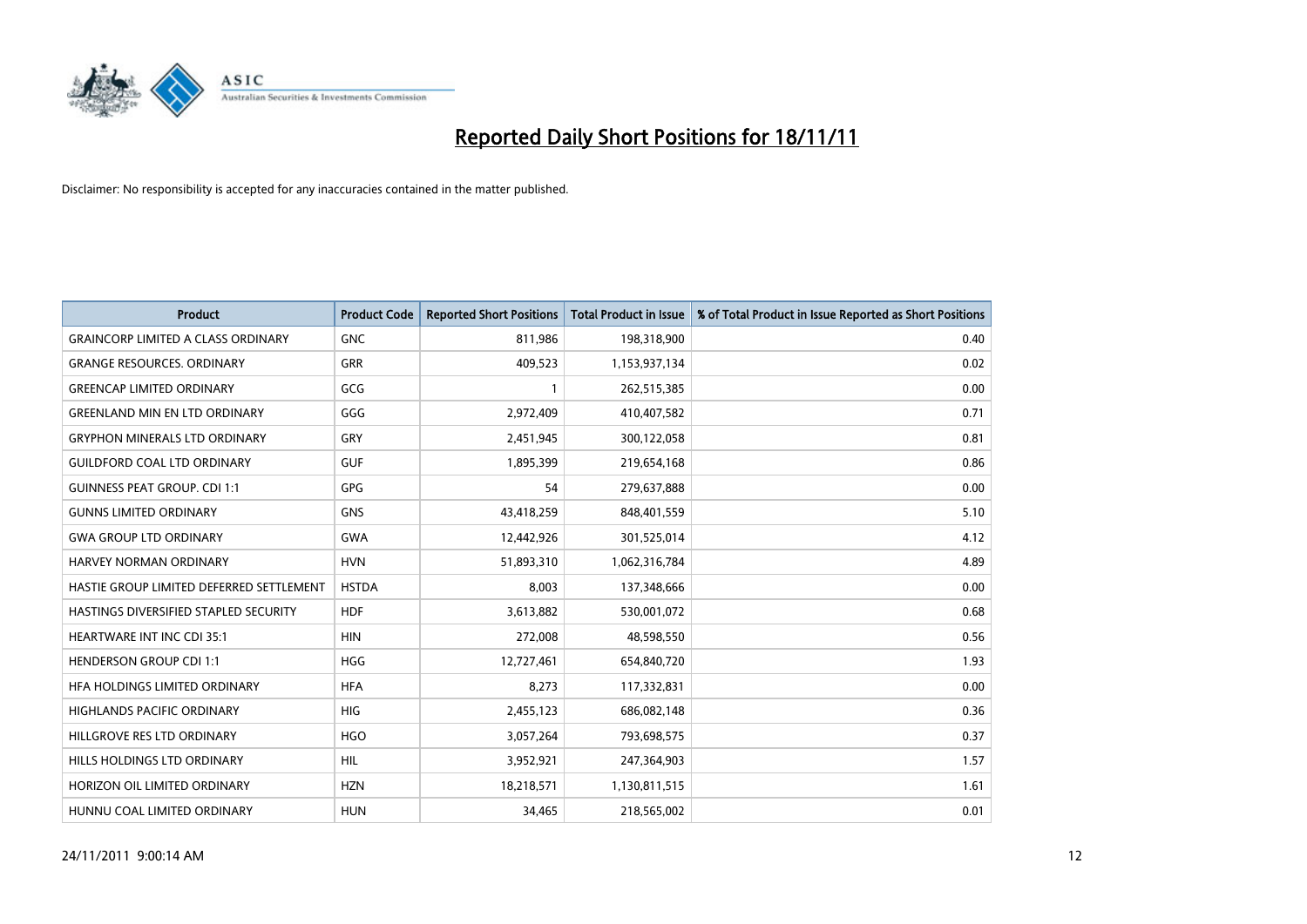

| <b>Product</b>                         | <b>Product Code</b> | <b>Reported Short Positions</b> | <b>Total Product in Issue</b> | % of Total Product in Issue Reported as Short Positions |
|----------------------------------------|---------------------|---------------------------------|-------------------------------|---------------------------------------------------------|
| <b>ICON ENERGY LIMITED ORDINARY</b>    | <b>ICN</b>          | 2,830                           | 469,301,394                   | 0.00                                                    |
| <b>IINET LIMITED ORDINARY</b>          | <b>IIN</b>          | 118,734                         | 149,464,119                   | 0.08                                                    |
| <b>ILUKA RESOURCES ORDINARY</b>        | ILU                 | 4,497,700                       | 418,700,517                   | 1.07                                                    |
| <b>IMDEX LIMITED ORDINARY</b>          | <b>IMD</b>          | 577,762                         | 204,447,435                   | 0.26                                                    |
| IMF (AUSTRALIA) LTD ORDINARY           | <b>IMF</b>          | 329,821                         | 123,828,193                   | 0.26                                                    |
| <b>IMX RESOURCES LTD ORDINARY</b>      | <b>IXR</b>          | 20,000                          | 262,612,803                   | 0.01                                                    |
| <b>INCITEC PIVOT ORDINARY</b>          | IPL                 | 2,112,085                       | 1,628,730,107                 | 0.12                                                    |
| INDEPENDENCE GROUP ORDINARY            | IGO                 | 5,002,009                       | 202,907,135                   | 2.47                                                    |
| INDOPHIL RESOURCES ORDINARY            | <b>IRN</b>          | 1,450,066                       | 995,437,860                   | 0.16                                                    |
| <b>INDUSTREA LIMITED ORDINARY</b>      | IDL                 | 1,104,041                       | 368,992,435                   | 0.29                                                    |
| INFIGEN ENERGY STAPLED SECURITIES      | <b>IFN</b>          | 5,654,358                       | 762,265,972                   | 0.75                                                    |
| ING RE COM GROUP STAPLED SECURITIES    | ILF.                | 3,583                           | 441,029,194                   | 0.00                                                    |
| INSURANCE AUSTRALIA ORDINARY           | IAG                 | 11,665,587                      | 2,079,034,021                 | 0.55                                                    |
| <b>INTEGRA MINING LTD, ORDINARY</b>    | <b>IGR</b>          | 4,738,445                       | 843,743,881                   | 0.56                                                    |
| <b>INTREPID MINES ORDINARY</b>         | <b>IAU</b>          | 2,353,879                       | 522,405,505                   | 0.44                                                    |
| INVESTA OFFICE FUND STAPLED SECURITIES | <b>IOF</b>          | 13,349,338                      | 2,657,463,999                 | 0.49                                                    |
| <b>INVOCARE LIMITED ORDINARY</b>       | <b>IVC</b>          | 1,251,357                       | 110,030,298                   | 1.13                                                    |
| ION LIMITED ORDINARY                   | <b>ION</b>          | 164,453                         | 256,365,105                   | 0.06                                                    |
| <b>IOOF HOLDINGS LTD ORDINARY</b>      | IFL.                | 745,971                         | 229,794,395                   | 0.32                                                    |
| <b>IRESS MARKET TECH. ORDINARY</b>     | <b>IRE</b>          | 1,357,188                       | 127,036,010                   | 1.06                                                    |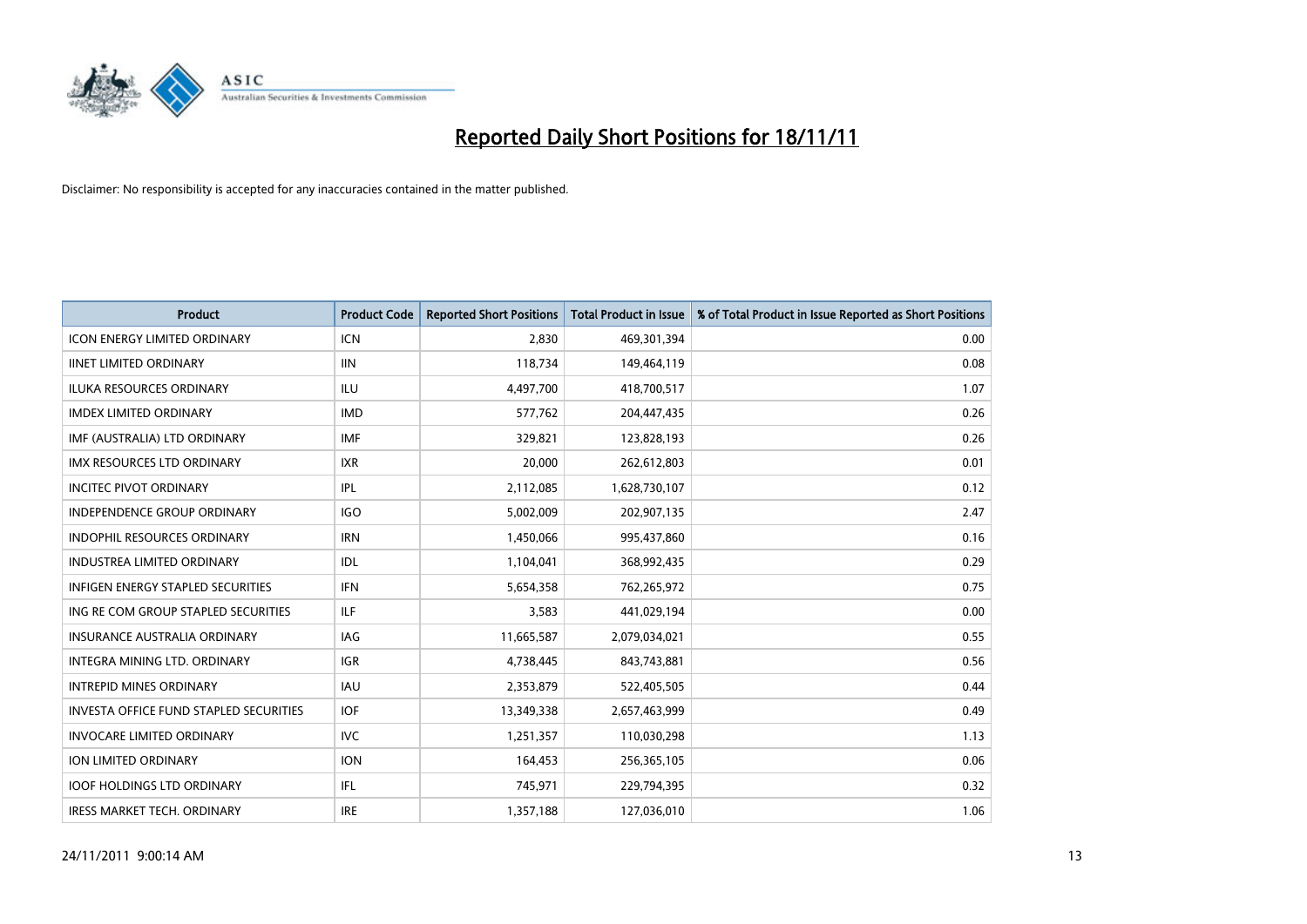

| <b>Product</b>                                  | <b>Product Code</b> | <b>Reported Short Positions</b> | <b>Total Product in Issue</b> | % of Total Product in Issue Reported as Short Positions |
|-------------------------------------------------|---------------------|---------------------------------|-------------------------------|---------------------------------------------------------|
| <b>IRON ORE HOLDINGS ORDINARY</b>               | <b>IOH</b>          | 23,314                          | 166,087,005                   | 0.02                                                    |
| ISHARES MSCI AUS 200 ISHARES MSCI AUS 200       | IOZ.                | 74,992                          | 2,326,394                     | 3.22                                                    |
| ISHARES MSCI EM MKTS CDI 1:1                    | IEM                 | 25,899                          | 425,700,000                   | 0.01                                                    |
| ISHARES S&P HIGH DIV ISHARES S&P HIGH DIV       | <b>IHD</b>          | 99,859                          | 2,201,253                     | 4.54                                                    |
| ISHARES SMALL ORDS ISHARES SMALL ORDS           | <b>ISO</b>          | 875,775                         | 5,401,916                     | 16.21                                                   |
| <b>IVANHOE AUSTRALIA ORDINARY</b>               | <b>IVA</b>          | 532,833                         | 552,011,545                   | 0.09                                                    |
| <b>JAMES HARDIE INDUST CHESS DEPOSITARY INT</b> | <b>IHX</b>          | 19,769,081                      | 435,640,582                   | 4.54                                                    |
| <b>JAMESON RESOURCES ORDINARY</b>               | <b>IAL</b>          | 1,600,000                       | 95,828,865                    | 1.67                                                    |
| <b>JB HI-FI LIMITED ORDINARY</b>                | <b>IBH</b>          | 20,403,103                      | 98,833,643                    | 20.64                                                   |
| <b>JUPITER MINES ORDINARY</b>                   | <b>IMS</b>          | 3.634                           | 1,823,490,836                 | 0.00                                                    |
| <b>KAGARA LTD ORDINARY</b>                      | <b>KZL</b>          | 11,493,949                      | 718,307,956                   | 1.59                                                    |
| KAROON GAS AUSTRALIA ORDINARY                   | <b>KAR</b>          | 4,110,332                       | 221,420,769                   | 1.84                                                    |
| KATHMANDU HOLD LTD ORDINARY                     | <b>KMD</b>          | 2,392,870                       | 200,000,000                   | 1.19                                                    |
| <b>KEYBRIDGE CAPITAL ORDINARY</b>               | <b>KBC</b>          | 5,999                           | 172,070,564                   | 0.00                                                    |
| KIMBERLEY METALS LTD ORDINARY                   | <b>KBL</b>          | 1,820                           | 164,752,978                   | 0.00                                                    |
| KINGSGATE CONSOLID. ORDINARY                    | <b>KCN</b>          | 4,257,566                       | 139,123,167                   | 3.05                                                    |
| KINGSROSE MINING LTD ORDINARY                   | <b>KRM</b>          | 1,144,926                       | 267,448,726                   | 0.42                                                    |
| LEIGHTON HOLDINGS ORDINARY                      | LEI                 | 7,048,090                       | 336,515,596                   | 2.07                                                    |
| LEND LEASE GROUP UNIT/ORD STAPLED               | LLC                 | 1,545,080                       | 571,804,090                   | 0.26                                                    |
| LINC ENERGY LTD ORDINARY                        | <b>LNC</b>          | 6,520,142                       | 503,418,900                   | 1.27                                                    |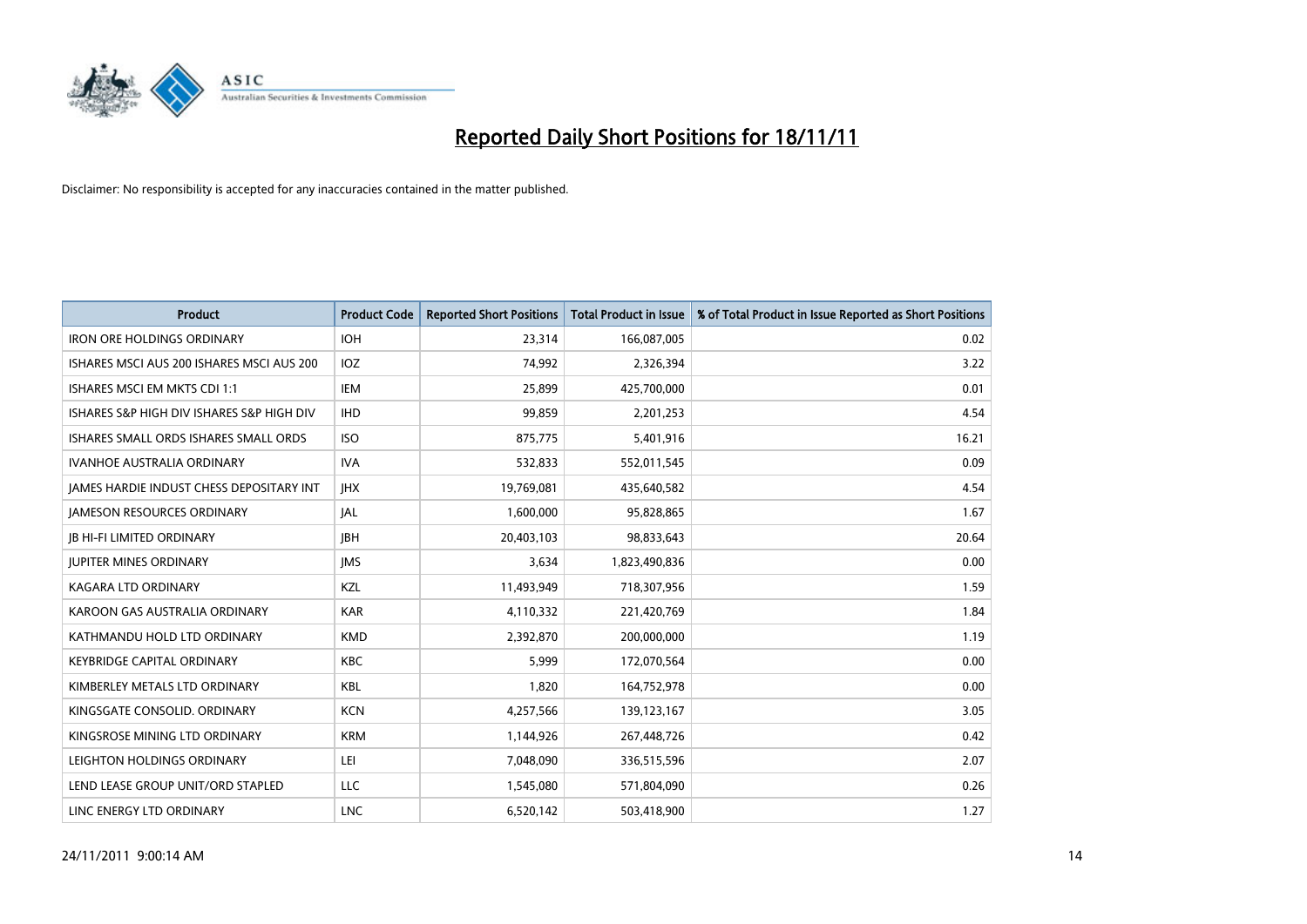

| <b>Product</b>                        | <b>Product Code</b> | <b>Reported Short Positions</b> | <b>Total Product in Issue</b> | % of Total Product in Issue Reported as Short Positions |
|---------------------------------------|---------------------|---------------------------------|-------------------------------|---------------------------------------------------------|
| LIQUEFIED NATURAL ORDINARY            | <b>LNG</b>          | 370,140                         | 267,699,015                   | 0.14                                                    |
| LYNAS CORPORATION ORDINARY            | <b>LYC</b>          | 108,677,189                     | 1,713,846,913                 | 6.30                                                    |
| M2 TELECOMMUNICATION ORDINARY         | <b>MTU</b>          | 228,047                         | 124,493,385                   | 0.18                                                    |
| MACARTHUR COAL ORDINARY               | <b>MCC</b>          | 877,883                         | 302,092,343                   | 0.28                                                    |
| <b>MACMAHON HOLDINGS ORDINARY</b>     | <b>MAH</b>          | 4,011,053                       | 738,631,705                   | 0.54                                                    |
| MACO ATLAS ROADS GRP ORDINARY STAPLED | <b>MOA</b>          | 14,847,765                      | 464,279,594                   | 3.21                                                    |
| MACQUARIE GROUP LTD ORDINARY          | <b>MOG</b>          | 5,682,206                       | 348,355,071                   | 1.59                                                    |
| MAP GROUP STAPLED US PROHIBIT.        | <b>MAP</b>          | 7,259,400                       | 1,861,210,782                 | 0.37                                                    |
| MARENGO MINING ORDINARY               | <b>MGO</b>          | 39,850                          | 1,002,399,863                 | 0.00                                                    |
| <b>MATRIX C &amp; E LTD ORDINARY</b>  | <b>MCE</b>          | 369,175                         | 77,081,507                    | 0.46                                                    |
| MCMILLAN SHAKESPEARE ORDINARY         | <b>MMS</b>          | 10,085                          | 68,357,790                    | 0.01                                                    |
| MCPHERSON'S LTD ORDINARY              | <b>MCP</b>          | 14,050                          | 72,401,758                    | 0.02                                                    |
| MEDUSA MINING LTD ORDINARY            | <b>MML</b>          | 777,416                         | 188,827,911                   | 0.40                                                    |
| MELBOURNE IT LIMITED ORDINARY         | MLB                 | 136,142                         | 81,352,178                    | 0.17                                                    |
| MEO AUSTRALIA LTD ORDINARY            | <b>MEO</b>          | 332,510                         | 539,913,260                   | 0.06                                                    |
| <b>MERMAID MARINE ORDINARY</b>        | <b>MRM</b>          | 585,898                         | 217,810,915                   | 0.26                                                    |
| MESOBLAST LIMITED ORDINARY            | <b>MSB</b>          | 7,134,486                       | 280,425,258                   | 2.55                                                    |
| METALS X LIMITED ORDINARY             | <b>MLX</b>          | 326,940                         | 1,330,804,811                 | 0.03                                                    |
| METCASH LIMITED ORDINARY              | <b>MTS</b>          | 28,283,352                      | 771,343,008                   | 3.64                                                    |
| METGASCO LIMITED ORDINARY             | <b>MEL</b>          | 235.435                         | 338,958,156                   | 0.07                                                    |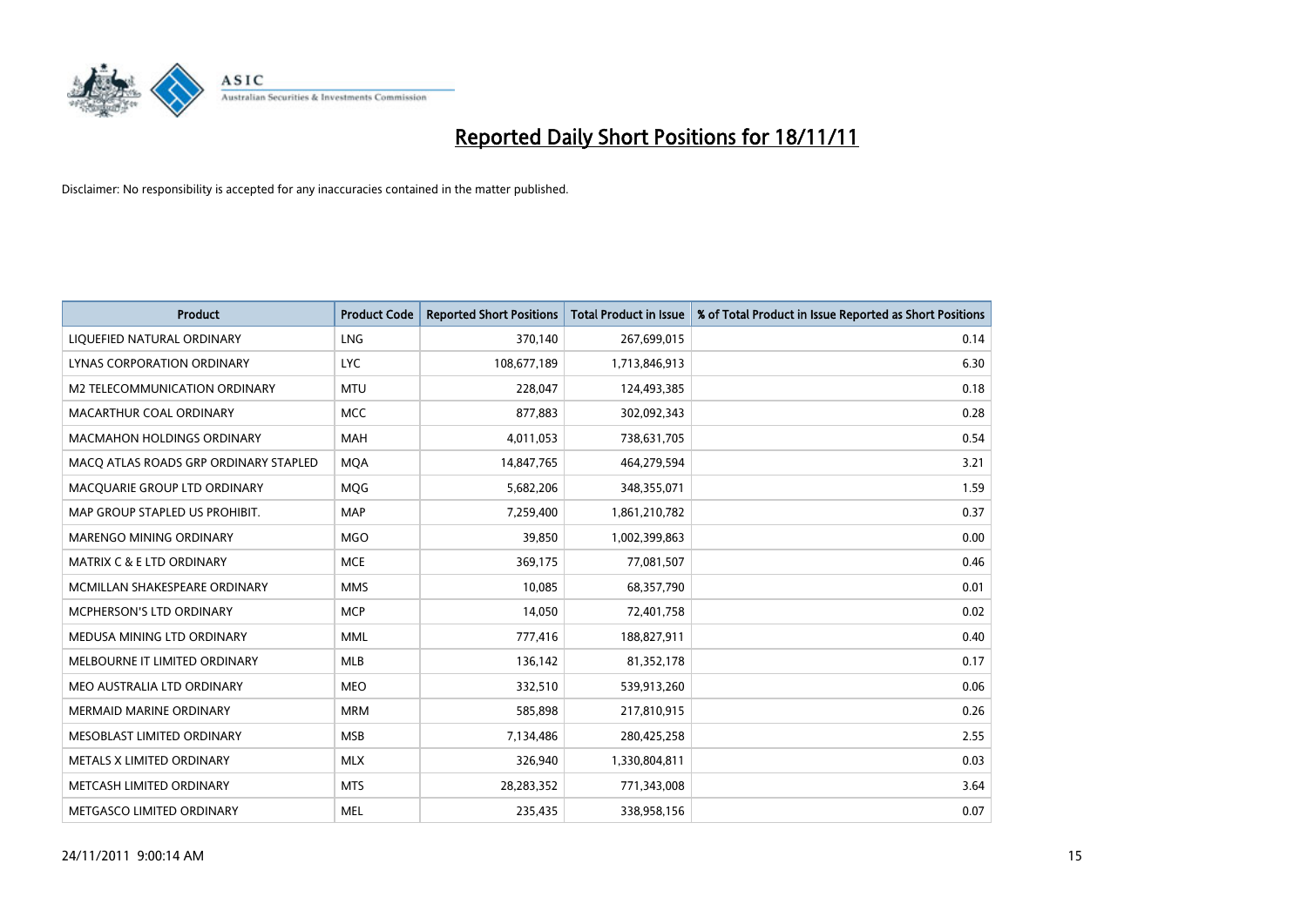

| <b>Product</b>                     | <b>Product Code</b> | <b>Reported Short Positions</b> | <b>Total Product in Issue</b> | % of Total Product in Issue Reported as Short Positions |
|------------------------------------|---------------------|---------------------------------|-------------------------------|---------------------------------------------------------|
| <b>METMINCO LIMITED ORDINARY</b>   | <b>MNC</b>          | 3,551,435                       | 1,462,616,146                 | 0.24                                                    |
| MHM METALS LIMITED ORDINARY        | <b>MHM</b>          | 258,654                         | 102,552,013                   | 0.25                                                    |
| MICLYN EXP OFFSHR ORDINARY         | <b>MIO</b>          | 19,297                          | 274,618,684                   | 0.01                                                    |
| MINCOR RESOURCES NL ORDINARY       | <b>MCR</b>          | 1,087,774                       | 196,180,804                   | 0.54                                                    |
| MINEMAKERS LIMITED ORDINARY        | <b>MAK</b>          | 44,227                          | 227,540,432                   | 0.02                                                    |
| MINERAL DEPOSITS ORDINARY          | <b>MDL</b>          | 387,441                         | 83,538,786                    | 0.46                                                    |
| MINERAL RESOURCES, ORDINARY        | <b>MIN</b>          | 1,139,680                       | 184,376,989                   | 0.60                                                    |
| MIRABELA NICKEL LTD ORDINARY       | <b>MBN</b>          | 16,690,202                      | 491,781,237                   | 3.41                                                    |
| MIRVAC GROUP STAPLED SECURITIES    | <b>MGR</b>          | 29,629,751                      | 3,416,924,188                 | 0.85                                                    |
| MOLOPO ENERGY LTD ORDINARY         | <b>MPO</b>          | 1,710,016                       | 245,579,810                   | 0.69                                                    |
| MOLY MINES LIMITED ORDINARY        | <b>MOL</b>          | 14,767                          | 384,893,989                   | 0.00                                                    |
| <b>MONADELPHOUS GROUP ORDINARY</b> | <b>MND</b>          | 1,651,148                       | 88,674,327                    | 1.86                                                    |
| MORTGAGE CHOICE LTD ORDINARY       | <b>MOC</b>          | 1,004,044                       | 119,948,255                   | 0.83                                                    |
| <b>MOUNT GIBSON IRON ORDINARY</b>  | <b>MGX</b>          | 11,832,349                      | 1,082,570,693                 | 1.10                                                    |
| MSF SUGAR LIMITED ORDINARY         | <b>MSF</b>          | 7,677                           | 69,248,422                    | 0.01                                                    |
| MULTIPLEX SITES SITES              | <b>MXUPA</b>        | 22                              | 4,500,000                     | 0.00                                                    |
| MURCHISON METALS LTD ORDINARY      | <b>MMX</b>          | 22,365,153                      | 442,437,524                   | 5.07                                                    |
| MYER HOLDINGS LTD ORDINARY         | <b>MYR</b>          | 58,273,439                      | 583,384,551                   | 9.98                                                    |
| <b>MYSTATE LIMITED ORDINARY</b>    | <b>MYS</b>          | 96,234                          | 67,463,454                    | 0.14                                                    |
| NATIONAL AUST. BANK ORDINARY       | <b>NAB</b>          | 19,534,883                      | 2,201,188,437                 | 0.86                                                    |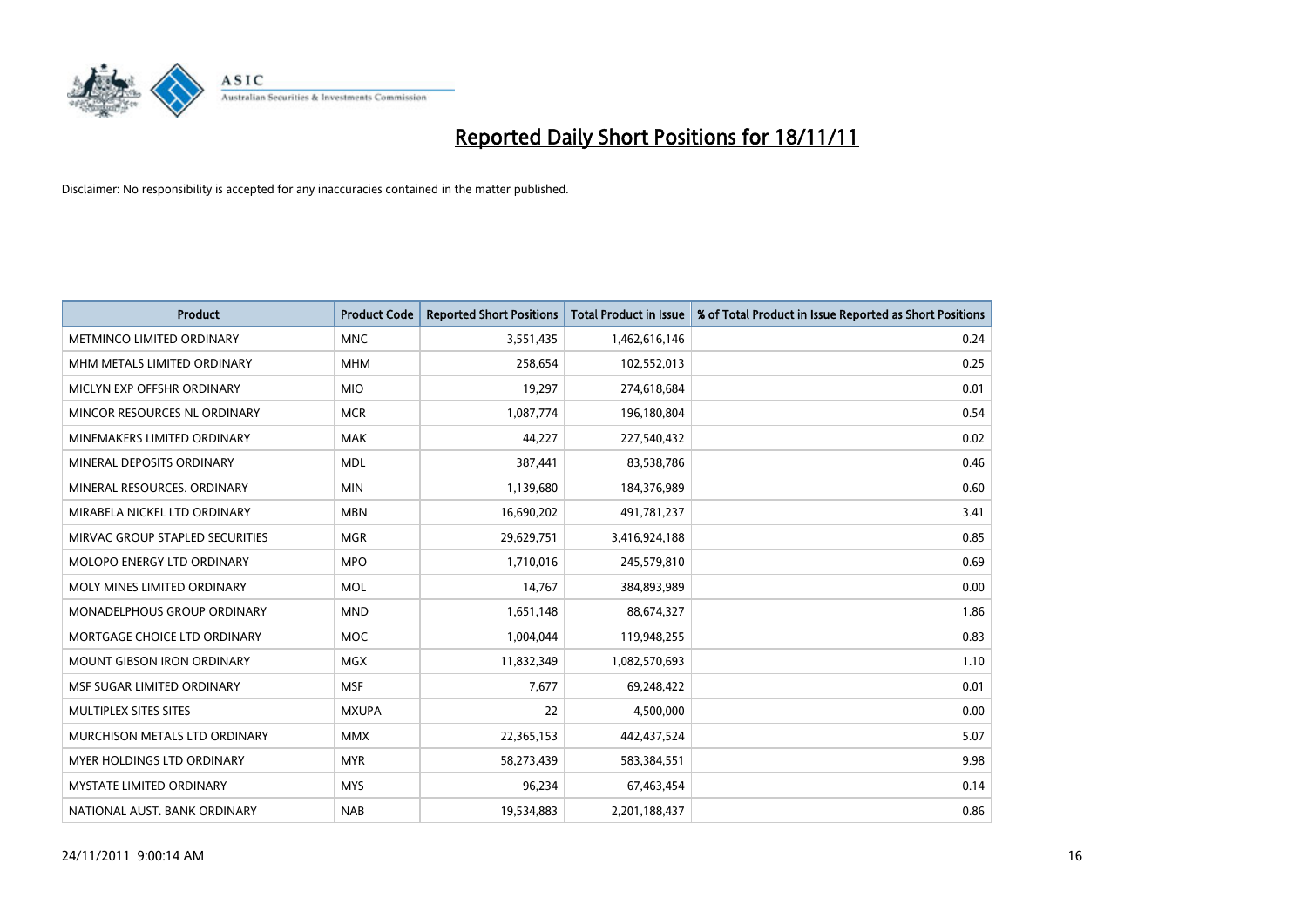

| <b>Product</b>                | <b>Product Code</b> | <b>Reported Short Positions</b> | Total Product in Issue | % of Total Product in Issue Reported as Short Positions |
|-------------------------------|---------------------|---------------------------------|------------------------|---------------------------------------------------------|
| NATURAL FUEL LIMITED ORDINARY | <b>NFL</b>          |                                 | 1,121,912              | 0.00                                                    |
| NAVIGATOR RESOURCES ORDINARY  | <b>NAV</b>          | 500                             | 2,096,093,840          | 0.00                                                    |
| NAVITAS LIMITED ORDINARY      | <b>NVT</b>          | 2,793,646                       | 375,318,628            | 0.74                                                    |
| NEPTUNE MARINE ORDINARY       | <b>NMS</b>          | 182,253                         | 1,748,545,632          | 0.01                                                    |
| NEW HOPE CORPORATION ORDINARY | <b>NHC</b>          | 739,444                         | 830,230,549            | 0.08                                                    |
| NEWCREST MINING ORDINARY      | <b>NCM</b>          | 3,747,224                       | 765,495,616            | 0.48                                                    |
| NEWS CORP A NON-VOTING CDI    | <b>NWSLV</b>        | 2,556,878                       | 1,717,038,800          | 0.15                                                    |
| NEWS CORP B VOTING CDI        | <b>NWS</b>          | 3,526,915                       | 798,520,953            | 0.43                                                    |
| NEXBIS LIMITED ORDINARY       | <b>NBS</b>          | 63,733                          | 798,356,704            | 0.01                                                    |
| NEXTDC LIMITED ORDINARY       | <b>NXT</b>          | 96,510                          | 123,533,558            | 0.08                                                    |
| NEXUS ENERGY LIMITED ORDINARY | <b>NXS</b>          | 11,850,980                      | 1,326,697,820          | 0.89                                                    |
| NIB HOLDINGS LIMITED ORDINARY | <b>NHF</b>          | 104,911                         | 466,733,110            | 0.02                                                    |
| NIDO PETROLEUM ORDINARY       | <b>NDO</b>          | 626,362                         | 1,389,163,151          | 0.05                                                    |
| NOBLE MINERAL RES ORDINARY    | <b>NMG</b>          | 878,482                         | 522,808,820            | 0.17                                                    |
| NORTHERN IRON LTD ORDINARY    | <b>NFE</b>          | 796,537                         | 336,084,863            | 0.23                                                    |
| NORTON GOLD FIELDS ORDINARY   | <b>NGF</b>          | 41,000                          | 849,580,265            | 0.00                                                    |
| NRW HOLDINGS LIMITED ORDINARY | <b>NWH</b>          | 755,590                         | 278,888,011            | 0.26                                                    |
| NUCOAL RESOURCES NL ORDINARY  | <b>NCR</b>          | 79,200                          | 441,129,875            | 0.02                                                    |
| NUFARM LIMITED ORDINARY       | <b>NUF</b>          | 3,386,101                       | 261,833,005            | 1.29                                                    |
| OAKTON LIMITED ORDINARY       | <b>OKN</b>          | 600,819                         | 93,800,235             | 0.64                                                    |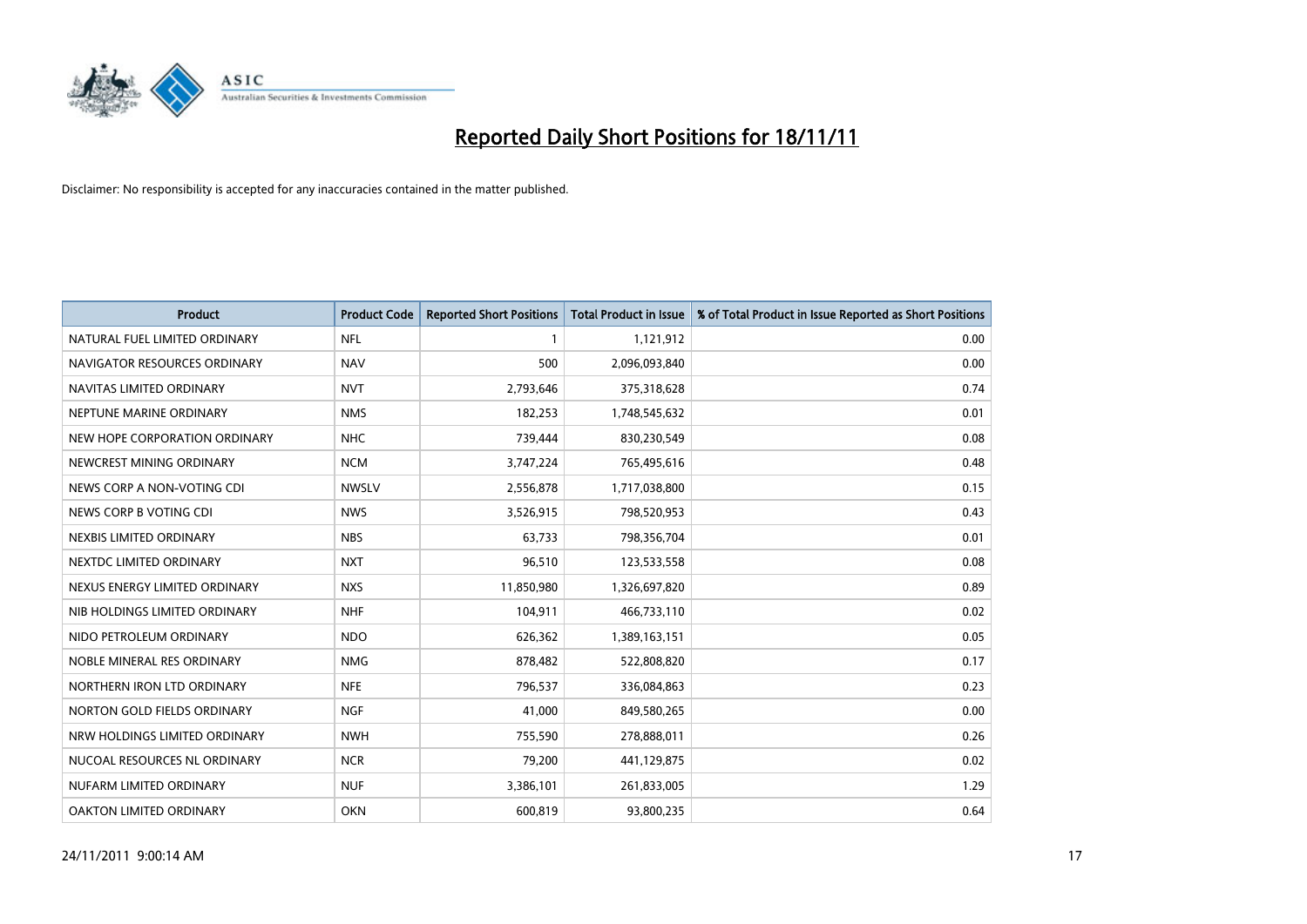

| <b>Product</b>                        | <b>Product Code</b> | <b>Reported Short Positions</b> | <b>Total Product in Issue</b> | % of Total Product in Issue Reported as Short Positions |
|---------------------------------------|---------------------|---------------------------------|-------------------------------|---------------------------------------------------------|
| OCEANAGOLD CORP. CHESS DEPOSITARY INT | <b>OGC</b>          | 743,548                         | 262,642,606                   | 0.27                                                    |
| OCEANIA CAPITAL LTD ORDINARY          | <b>OCP</b>          | 2,500                           | 91,921,295                    | 0.00                                                    |
| OIL SEARCH LTD ORDINARY               | OSH                 | 7,841,217                       | 1,325,155,171                 | 0.57                                                    |
| OM HOLDINGS LIMITED ORDINARY          | OMH                 | 8,708,370                       | 504,105,150                   | 1.73                                                    |
| <b>ONESTEEL LIMITED ORDINARY</b>      | <b>OST</b>          | 43,267,399                      | 1,342,393,583                 | 3.23                                                    |
| ORICA LIMITED ORDINARY                | ORI                 | 2,939,752                       | 363,966,570                   | 0.78                                                    |
| ORIGIN ENERGY ORDINARY                | <b>ORG</b>          | 3,060,375                       | 1,086,120,087                 | 0.28                                                    |
| OROCOBRE LIMITED ORDINARY             | <b>ORE</b>          | 198,599                         | 103,195,029                   | 0.19                                                    |
| OROTONGROUP LIMITED ORDINARY          | <b>ORL</b>          | 5,935                           | 40,880,902                    | 0.01                                                    |
| OTTO ENERGY LIMITED ORDINARY          | <b>OEL</b>          | 109,204                         | 1,138,290,071                 | 0.01                                                    |
| OZ MINERALS ORDINARY                  | OZL                 | 9,769,288                       | 316,690,008                   | 3.05                                                    |
| PACIFIC BRANDS ORDINARY               | <b>PBG</b>          | 10,294,961                      | 915,013,578                   | 1.14                                                    |
| PALADIN ENERGY LTD ORDINARY           | <b>PDN</b>          | 45,280,888                      | 835,429,464                   | 5.39                                                    |
| PANAUST LIMITED ORDINARY              | <b>PNA</b>          | 15,003,427                      | 593,892,185                   | 2.53                                                    |
| PANORAMIC RESOURCES ORDINARY          | PAN                 | 652,067                         | 207,050,710                   | 0.30                                                    |
| PAPERLINX LIMITED ORDINARY            | <b>PPX</b>          | 3,952,653                       | 609,280,761                   | 0.66                                                    |
| PAPILLON RES LTD ORDINARY             | PIR                 | 781,762                         | 209,170,467                   | 0.37                                                    |
| PATTIES FOODS LTD ORDINARY            | PFL                 |                                 | 138,989,223                   | 0.00                                                    |
| PEAK RESOURCES ORDINARY               | <b>PEK</b>          | 20,073                          | 155,979,643                   | 0.01                                                    |
| PEET LIMITED ORDINARY                 | <b>PPC</b>          | 737,970                         | 320,170,604                   | 0.24                                                    |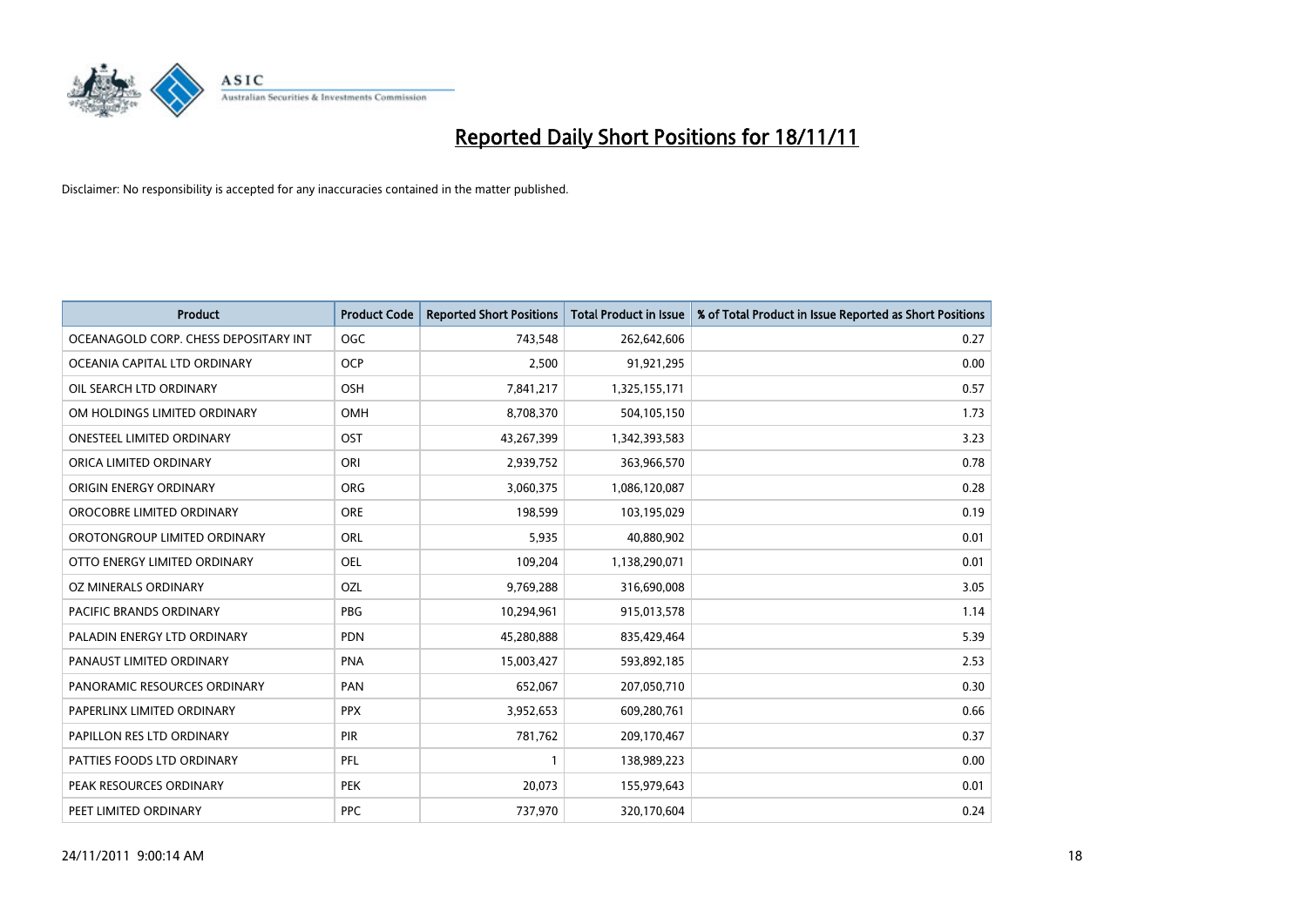

| <b>Product</b>                | <b>Product Code</b> | <b>Reported Short Positions</b> | <b>Total Product in Issue</b> | % of Total Product in Issue Reported as Short Positions |
|-------------------------------|---------------------|---------------------------------|-------------------------------|---------------------------------------------------------|
| PENINSULA ENERGY LTD ORDINARY | <b>PEN</b>          | 1,493,377                       | 2,135,490,443                 | 0.07                                                    |
| PERILYA LIMITED ORDINARY      | PEM                 | 1,284,942                       | 722,413,904                   | 0.17                                                    |
| PERPETUAL LIMITED ORDINARY    | PPT                 | 2,707,908                       | 41,342,420                    | 6.56                                                    |
| PERSEUS MINING LTD ORDINARY   | PRU                 | 1,840,382                       | 455,827,088                   | 0.39                                                    |
| PETSEC ENERGY ORDINARY        | <b>PSA</b>          | 223,332                         | 231,283,622                   | 0.10                                                    |
| PHARMAXIS LTD ORDINARY        | <b>PXS</b>          | 2,206,419                       | 229,116,309                   | 0.96                                                    |
| PHOTON GROUP LTD ORDINARY     | <b>PGA</b>          | 250,510                         | 1,540,886,866                 | 0.02                                                    |
| PLATINUM ASSET ORDINARY       | <b>PTM</b>          | 6,026,577                       | 561,347,878                   | 1.08                                                    |
| PLATINUM AUSTRALIA ORDINARY   | <b>PLA</b>          | 5,089,783                       | 417,130,039                   | 1.22                                                    |
| PLATINUM CAPITAL LTD ORDINARY | <b>PMC</b>          |                                 | 165,756,878                   | 0.00                                                    |
| PMI GOLD CORP CDI 1:1         | <b>PVM</b>          | 49,700                          | 52,109,650                    | 0.10                                                    |
| PMP LIMITED ORDINARY          | <b>PMP</b>          | 174,328                         | 329,842,473                   | 0.06                                                    |
| PORT BOUVARD LIMITED ORDINARY | PBD                 | 6,754                           | 593,868,295                   | 0.00                                                    |
| PREMIER INVESTMENTS ORDINARY  | <b>PMV</b>          | 304,277                         | 155,062,831                   | 0.19                                                    |
| PRIMA BIOMED LTD ORDINARY     | <b>PRR</b>          | 3,506,776                       | 1,016,226,155                 | 0.34                                                    |
| PRIMARY HEALTH CARE ORDINARY  | <b>PRY</b>          | 9,794,492                       | 500,336,679                   | 1.96                                                    |
| PRIME MEDIA GRP LTD ORDINARY  | <b>PRT</b>          | 989                             | 366,330,303                   | 0.00                                                    |
| PRIMEAG AUSTRALIA ORDINARY    | PAG                 | 12,527                          | 266,394,444                   | 0.00                                                    |
| PROGEN PHARMACEUTIC ORDINARY  | <b>PGL</b>          | 151,596                         | 24,709,097                    | 0.61                                                    |
| PROGRAMMED ORDINARY           | <b>PRG</b>          | 525,531                         | 118,169,908                   | 0.44                                                    |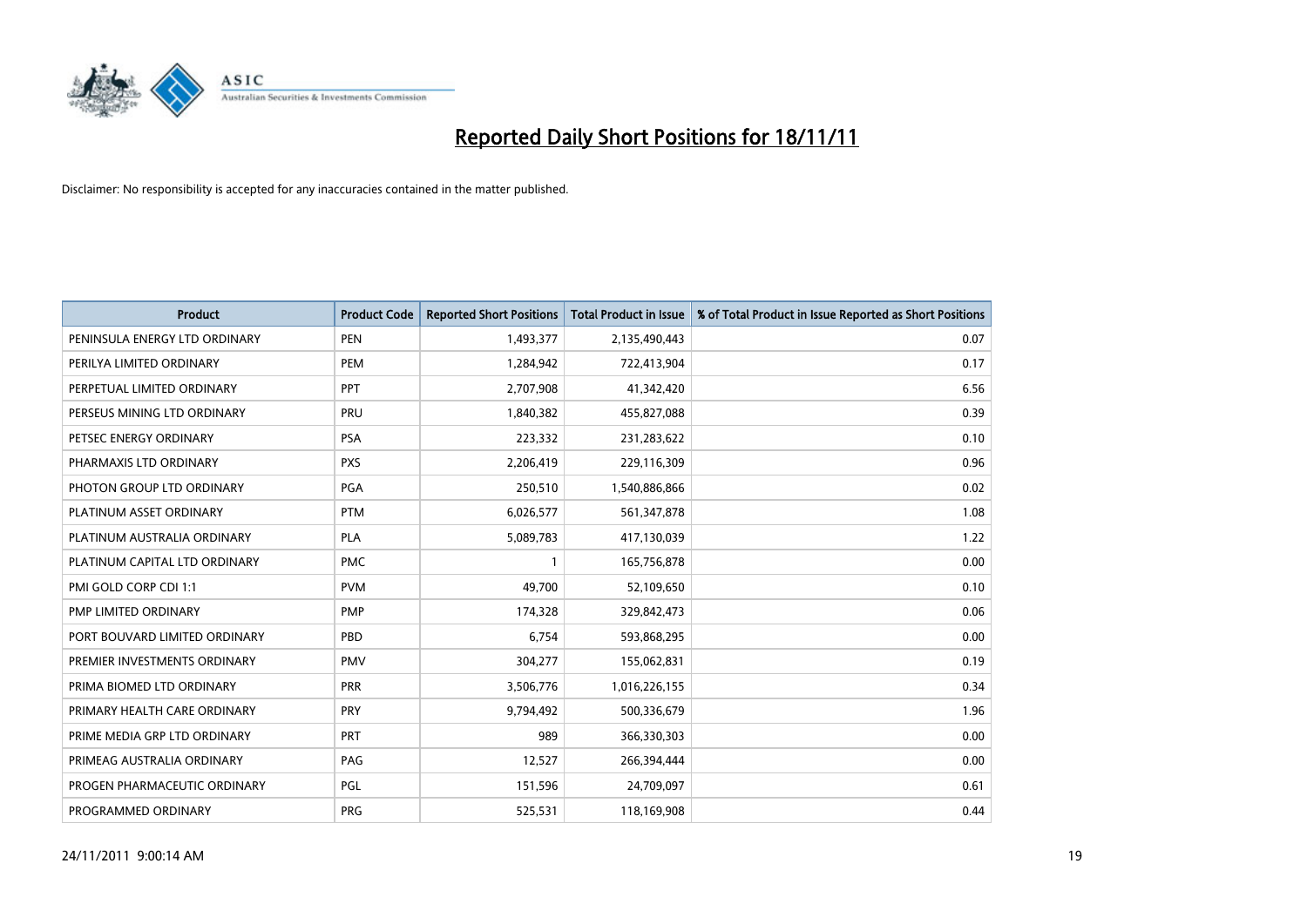

| <b>Product</b>                      | <b>Product Code</b> | <b>Reported Short Positions</b> | <b>Total Product in Issue</b> | % of Total Product in Issue Reported as Short Positions |
|-------------------------------------|---------------------|---------------------------------|-------------------------------|---------------------------------------------------------|
| <b>PSIVIDA CORP CDI 1:1</b>         | <b>PVA</b>          | 6.878                           | 8,689,940                     | 0.08                                                    |
| <b>QANTAS AIRWAYS ORDINARY</b>      | QAN                 | 32,392,743                      | 2,265,123,620                 | 1.43                                                    |
| <b>OBE INSURANCE GROUP ORDINARY</b> | OBE                 | 24,698,340                      | 1,115,545,692                 | 2.19                                                    |
| OR NATIONAL LIMITED ORDINARY        | <b>ORN</b>          | 22,467,266                      | 2,440,000,000                 | 0.91                                                    |
| ORXPHARMA LTD ORDINARY              | <b>ORX</b>          | 170,000                         | 144,244,857                   | 0.12                                                    |
| <b>QUBE LOGISTICS HLDG ORDINARY</b> | <b>QUB</b>          | 105,509                         | 803,032,897                   | 0.01                                                    |
| RAMELIUS RESOURCES ORDINARY         | <b>RMS</b>          | 2,674,848                       | 326,556,273                   | 0.82                                                    |
| RAMSAY HEALTH CARE ORDINARY         | <b>RHC</b>          | 1,150,787                       | 202,081,252                   | 0.56                                                    |
| <b>RCR TOMLINSON ORDINARY</b>       | <b>RCR</b>          | 68,067                          | 133,593,505                   | 0.05                                                    |
| <b>REA GROUP ORDINARY</b>           | <b>REA</b>          | 382,992                         | 131,714,699                   | 0.29                                                    |
| <b>RECKON LIMITED ORDINARY</b>      | <b>RKN</b>          | 844,500                         | 133,354,672                   | 0.63                                                    |
| <b>RED FORK ENERGY ORDINARY</b>     | <b>RFE</b>          | 7,696                           | 269,769,853                   | 0.00                                                    |
| REDBANK ENERGY LTD ORDINARY         | <b>AEI</b>          | 19                              | 786,287                       | 0.00                                                    |
| REED RESOURCES LTD ORDINARY         | <b>RDR</b>          | 303,058                         | 264,742,501                   | 0.11                                                    |
| <b>REGIS RESOURCES ORDINARY</b>     | <b>RRL</b>          | 889,944                         | 434,307,441                   | 0.20                                                    |
| RESMED INC CDI 10:1                 | <b>RMD</b>          | 6,505,879                       | 1,556,242,300                 | 0.41                                                    |
| RESOLUTE MINING ORDINARY            | <b>RSG</b>          | 3,098,736                       | 469,558,162                   | 0.65                                                    |
| RESOURCE GENERATION ORDINARY        | <b>RES</b>          | 341,811                         | 262,895,652                   | 0.13                                                    |
| <b>RETAIL FOOD GROUP ORDINARY</b>   | <b>RFG</b>          | 7,407                           | 108,229,282                   | 0.01                                                    |
| REVERSE CORP LIMITED ORDINARY       | <b>REF</b>          | 25,141                          | 92,382,175                    | 0.03                                                    |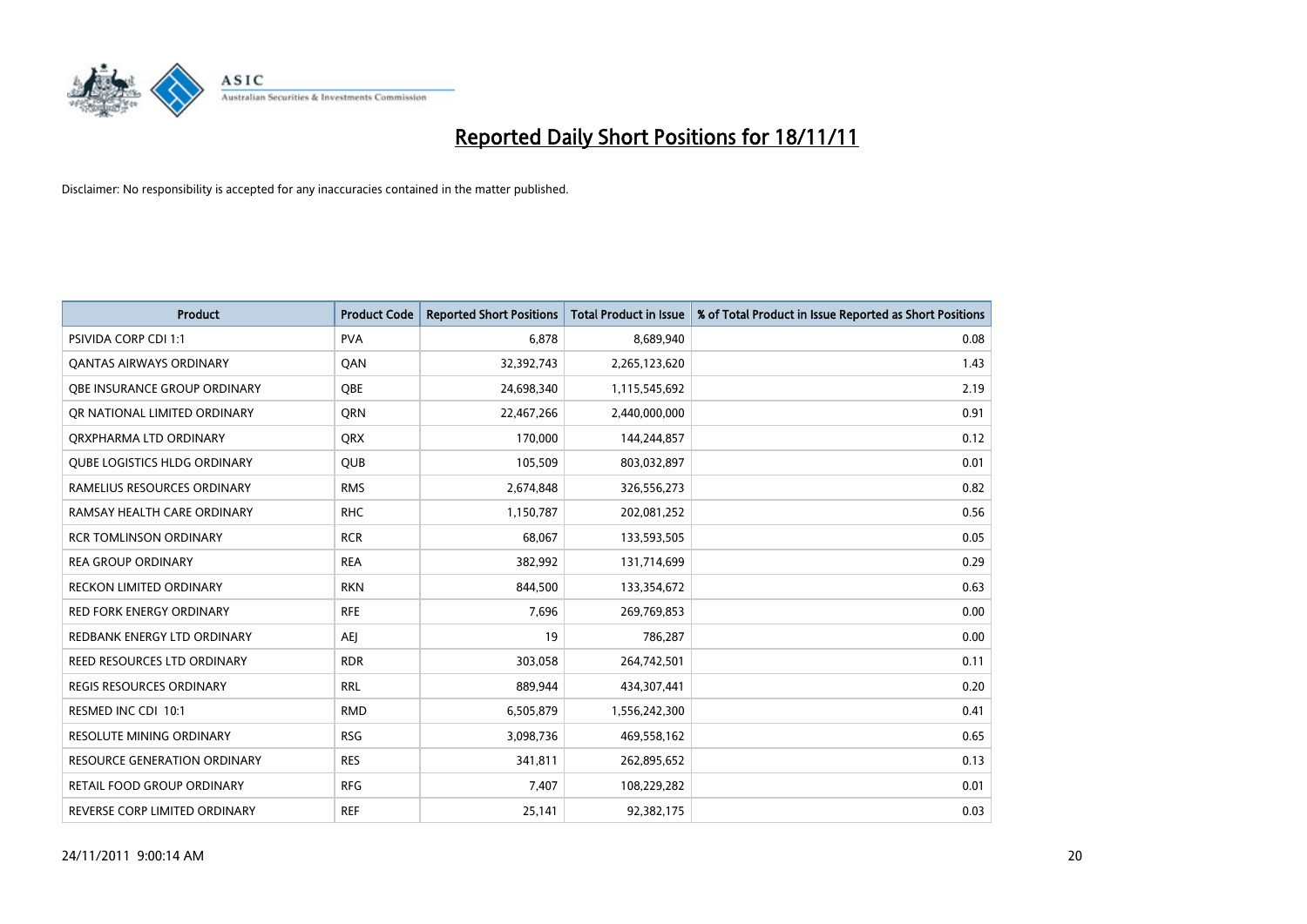

| <b>Product</b>                    | <b>Product Code</b> | <b>Reported Short Positions</b> | Total Product in Issue | % of Total Product in Issue Reported as Short Positions |
|-----------------------------------|---------------------|---------------------------------|------------------------|---------------------------------------------------------|
| REX MINERALS LIMITED ORDINARY     | <b>RXM</b>          | 1,468,552                       | 153,635,519            | 0.94                                                    |
| <b>RHG LIMITED ORDINARY</b>       | <b>RHG</b>          | 31,776                          | 308,483,177            | 0.01                                                    |
| <b>RIALTO ENERGY ORDINARY</b>     | <b>RIA</b>          | 119,896                         | 375,006,264            | 0.03                                                    |
| RIO TINTO LIMITED ORDINARY        | <b>RIO</b>          | 24,282,944                      | 435,758,720            | 5.55                                                    |
| <b>RIVERCITY MOTORWAY STAPLED</b> | <b>RCY</b>          | 132.000                         | 957,010,115            | 0.01                                                    |
| ROC OIL COMPANY ORDINARY          | <b>ROC</b>          | 2,394,304                       | 685,797,763            | 0.33                                                    |
| ROYAL WOLF HOLDINGS ORDINARY      | <b>RWH</b>          | 60.000                          | 100,387,052            | 0.06                                                    |
| SAI GLOBAL LIMITED ORDINARY       | SAI                 | 1,709,181                       | 202,259,037            | 0.84                                                    |
| SALMAT LIMITED ORDINARY           | <b>SLM</b>          | 400,064                         | 159,802,174            | 0.25                                                    |
| SAMSON OIL & GAS LTD ORDINARY     | SSN                 | 210,356                         | 1,750,183,770          | 0.00                                                    |
| SANDFIRE RESOURCES ORDINARY       | <b>SFR</b>          | 2,436,372                       | 150,879,969            | 1.59                                                    |
| <b>SANTOS LTD ORDINARY</b>        | <b>STO</b>          | 12,066,742                      | 940,823,356            | 1.26                                                    |
| SARACEN MINERAL ORDINARY          | SAR                 | 323,616                         | 593,210,240            | 0.05                                                    |
| SEDGMAN LIMITED ORDINARY          | <b>SDM</b>          | 318,034                         | 212,215,619            | 0.15                                                    |
| SEEK LIMITED ORDINARY             | <b>SEK</b>          | 16,474,696                      | 337,079,207            | 4.89                                                    |
| SELECT HARVESTS ORDINARY          | SHV                 | 36,634                          | 56,392,664             | 0.07                                                    |
| SENETAS CORPORATION ORDINARY      | <b>SEN</b>          | 756,999                         | 463,105,195            | 0.16                                                    |
| SENEX ENERGY LIMITED ORDINARY     | <b>SXY</b>          | 412,410                         | 917,392,416            | 0.04                                                    |
| SERVCORP LIMITED ORDINARY         | SRV                 | 26,183                          | 98,440,807             | 0.03                                                    |
| SERVICE STREAM ORDINARY           | <b>SSM</b>          | 344.663                         | 283,418,867            | 0.12                                                    |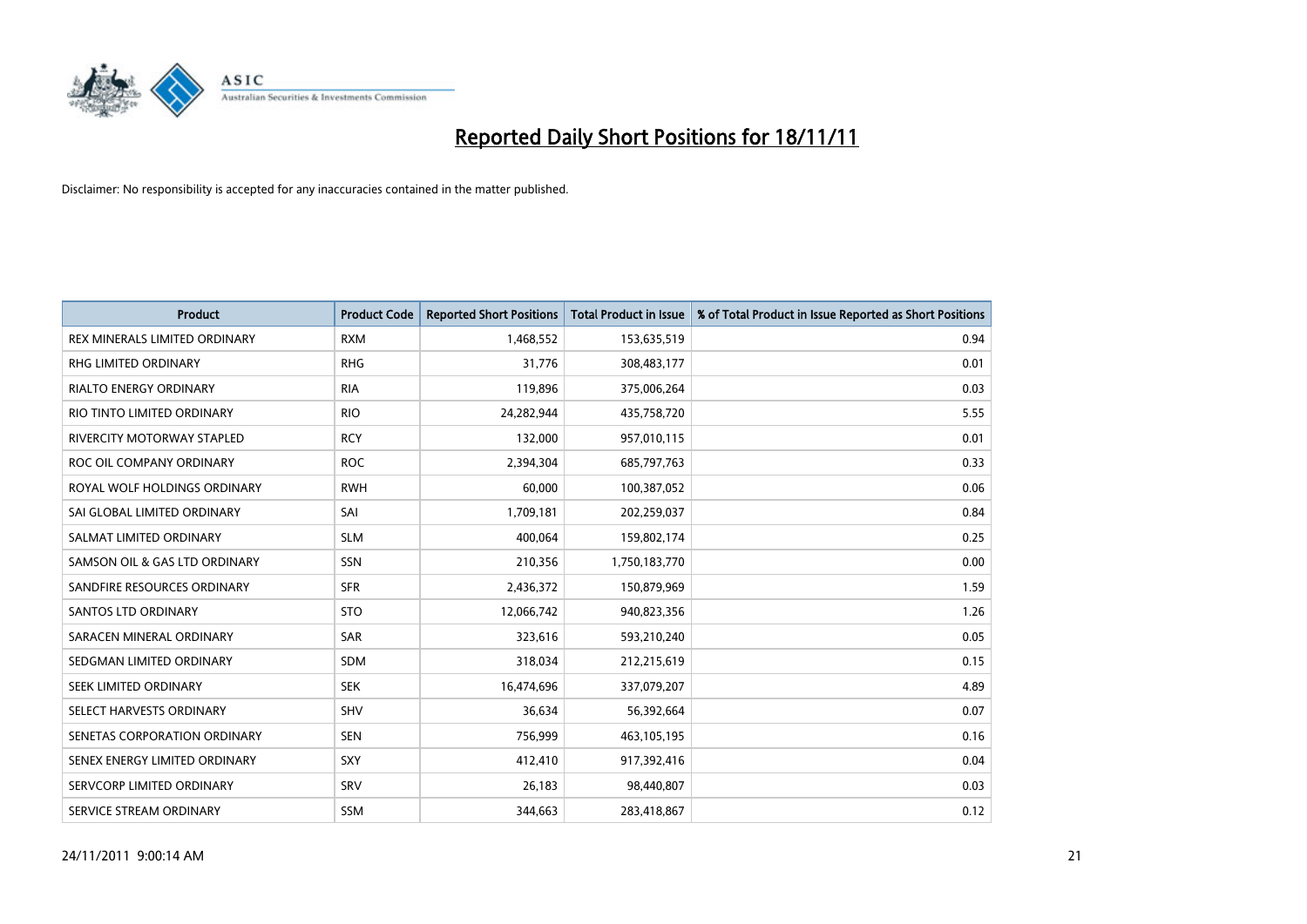

| <b>Product</b>                           | <b>Product Code</b> | <b>Reported Short Positions</b> | <b>Total Product in Issue</b> | % of Total Product in Issue Reported as Short Positions |
|------------------------------------------|---------------------|---------------------------------|-------------------------------|---------------------------------------------------------|
| SEVEN GROUP HOLDINGS CONV. RED. PREF.    | <b>SVWPA</b>        | 48.087                          | 4,963,640                     | 0.97                                                    |
| SEVEN GROUP HOLDINGS ORDINARY            | <b>SVW</b>          | 753,296                         | 306,410,281                   | 0.24                                                    |
| SEVEN WEST MEDIA LTD ORDINARY            | <b>SWM</b>          | 1,968,890                       | 645,719,542                   | 0.31                                                    |
| SIGMA PHARMACEUTICAL ORDINARY            | <b>SIP</b>          | 12,316,454                      | 1,178,626,572                 | 1.04                                                    |
| SIHAYO GOLD LIMITED ORDINARY             | <b>SIH</b>          | 300,000                         | 703,711,146                   | 0.04                                                    |
| SILEX SYSTEMS ORDINARY                   | <b>SLX</b>          | 471,134                         | 170,133,997                   | 0.27                                                    |
| SILVER LAKE RESOURCE ORDINARY            | <b>SLR</b>          | 58,295                          | 185,702,828                   | 0.03                                                    |
| SIMS METAL MGMT LTD ORDINARY             | SGM                 | 3,234,194                       | 207,819,928                   | 1.56                                                    |
| SINGAPORE TELECOMM. CHESS DEPOSITARY INT | <b>SGT</b>          | 6,970,034                       | 188,667,418                   | 3.70                                                    |
| SIRIUS RESOURCES NL ORDINARY             | <b>SIR</b>          | 82,500                          | 137,134,586                   | 0.06                                                    |
| SIRTEX MEDICAL ORDINARY                  | <b>SRX</b>          | 2,339                           | 55,768,136                    | 0.00                                                    |
| SKILLED GROUP LTD ORDINARY               | <b>SKE</b>          | 59,537                          | 233, 243, 776                 | 0.02                                                    |
| SMS MANAGEMENT. ORDINARY                 | <b>SMX</b>          | 100,247                         | 68,290,180                    | 0.15                                                    |
| SONIC HEALTHCARE ORDINARY                | <b>SHL</b>          | 5,526,758                       | 389,969,875                   | 1.42                                                    |
| SOUL PATTINSON (W.H) ORDINARY            | SOL                 | 419                             | 238,640,580                   | 0.00                                                    |
| SOUTH BOULDER MINES ORDINARY             | <b>STB</b>          | 58,125                          | 87,115,688                    | 0.07                                                    |
| SP AUSNET STAPLED SECURITIES             | <b>SPN</b>          | 2,590,942                       | 2,850,932,204                 | 0.10                                                    |
| SPARK INFRASTRUCTURE STAPLED NOTE & UNIT | SKI                 | 14,085,761                      | 1,326,734,264                 | 1.05                                                    |
| SPDR 200 FUND ETF UNITS                  | <b>STW</b>          | 8                               | 52,578,556                    | 0.00                                                    |
| SPECIALTY FASHION ORDINARY               | <b>SFH</b>          | 598,437                         | 192,086,121                   | 0.32                                                    |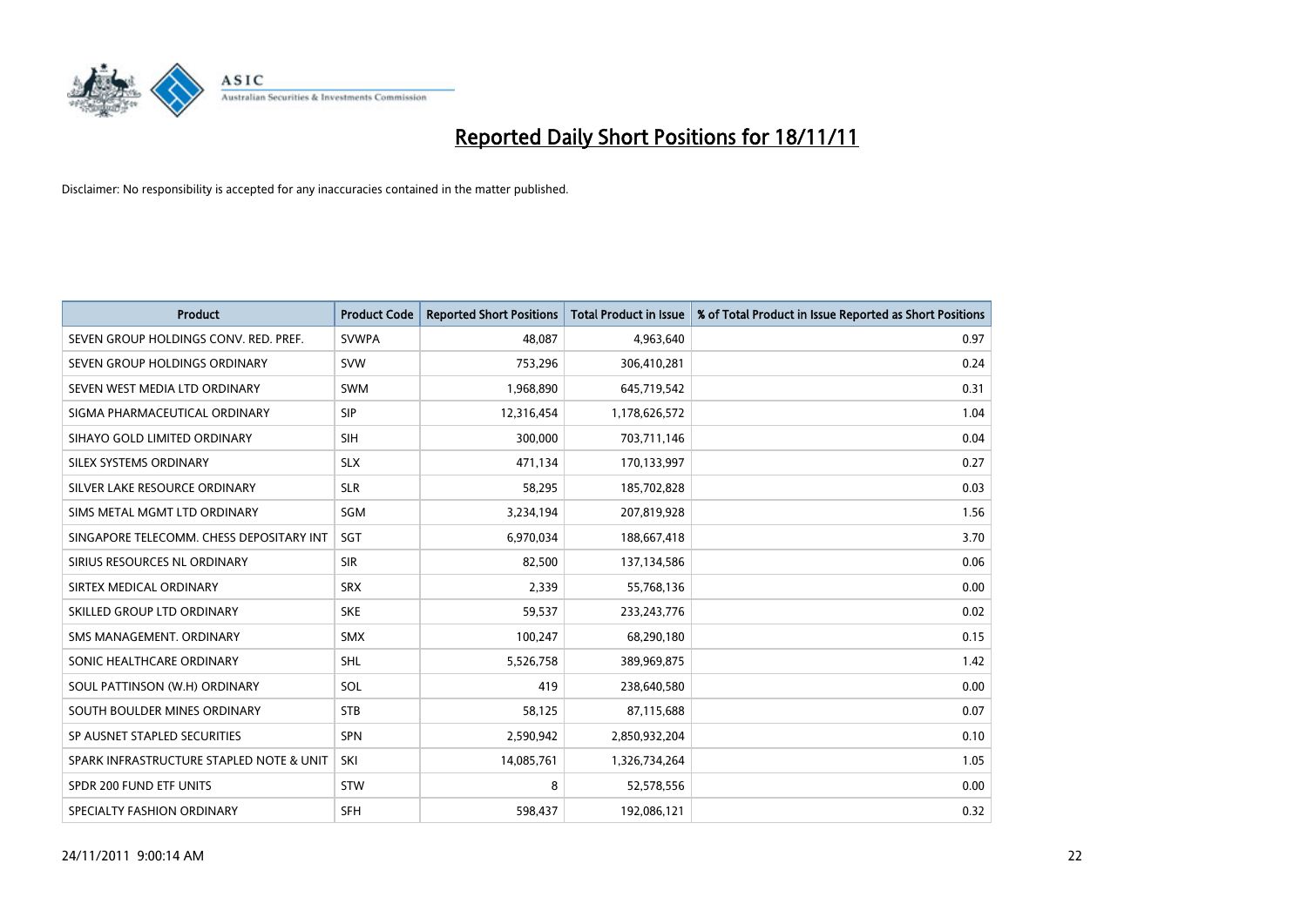

| <b>Product</b>                      | <b>Product Code</b> | <b>Reported Short Positions</b> | <b>Total Product in Issue</b> | % of Total Product in Issue Reported as Short Positions |
|-------------------------------------|---------------------|---------------------------------|-------------------------------|---------------------------------------------------------|
| SPOTLESS GROUP LTD ORDINARY         | <b>SPT</b>          | 1,343,285                       | 265,454,407                   | 0.49                                                    |
| ST BARBARA LIMITED ORDINARY         | <b>SBM</b>          | 7,650,619                       | 325,615,389                   | 2.35                                                    |
| STAGING CONNECTIONS ORDINARY        | <b>STG</b>          | 2,917,189                       | 78,317,726                    | 3.72                                                    |
| STANMORE COAL LTD ORDINARY          | <b>SMR</b>          | 17,231                          | 89,791,402                    | 0.02                                                    |
| STARPHARMA HOLDINGS ORDINARY        | <b>SPL</b>          | 1,370,468                       | 248,026,578                   | 0.55                                                    |
| STH AMERICAN COR LTD ORDINARY       | SAY                 | 9,200                           | 257,785,604                   | 0.00                                                    |
| STHN CROSS MEDIA ORDINARY           | <b>SXL</b>          | 3,739,533                       | 705,766,444                   | 0.53                                                    |
| STOCKLAND UNITS/ORD STAPLED         | SGP                 | 20,750,947                      | 2,338,995,230                 | 0.86                                                    |
| STRAITS RES LTD. ORDINARY           | SRO                 | 478,726                         | 324,796,141                   | 0.15                                                    |
| STW COMMUNICATIONS ORDINARY         | SGN                 | 284,618                         | 363,702,471                   | 0.07                                                    |
| SUNCORP GROUP LTD ORDINARY          | <b>SUN</b>          | 9,614,344                       | 1,286,600,980                 | 0.73                                                    |
| SUNDANCE ENERGY ORDINARY            | <b>SEA</b>          | 193,567                         | 277,098,474                   | 0.07                                                    |
| SUNDANCE RESOURCES ORDINARY         | <b>SDL</b>          | 4,792,148                       | 2,899,082,169                 | 0.16                                                    |
| SUNLAND GROUP LTD ORDINARY          | <b>SDG</b>          | 38,698                          | 201,578,526                   | 0.02                                                    |
| SUPER RET REP LTD ORDINARY          | <b>SUL</b>          | 2,265,749                       | 185,306,121                   | 1.22                                                    |
| SWICK MINING ORDINARY               | <b>SWK</b>          | 1,548                           | 236,724,970                   | 0.00                                                    |
| SYMEX HOLDINGS ORDINARY             | <b>SYM</b>          | 6,633                           | 191,593,493                   | 0.00                                                    |
| TABCORP HOLDINGS LTD ORDINARY       | <b>TAH</b>          | 4,927,289                       | 712,805,880                   | 0.69                                                    |
| <b>TALENT2 INTERNATION ORDINARY</b> | <b>TWO</b>          | 7                               | 147,349,701                   | 0.00                                                    |
| TANAMI GOLD NL ORDINARY             | <b>TAM</b>          | 2,001                           | 260,997,677                   | 0.00                                                    |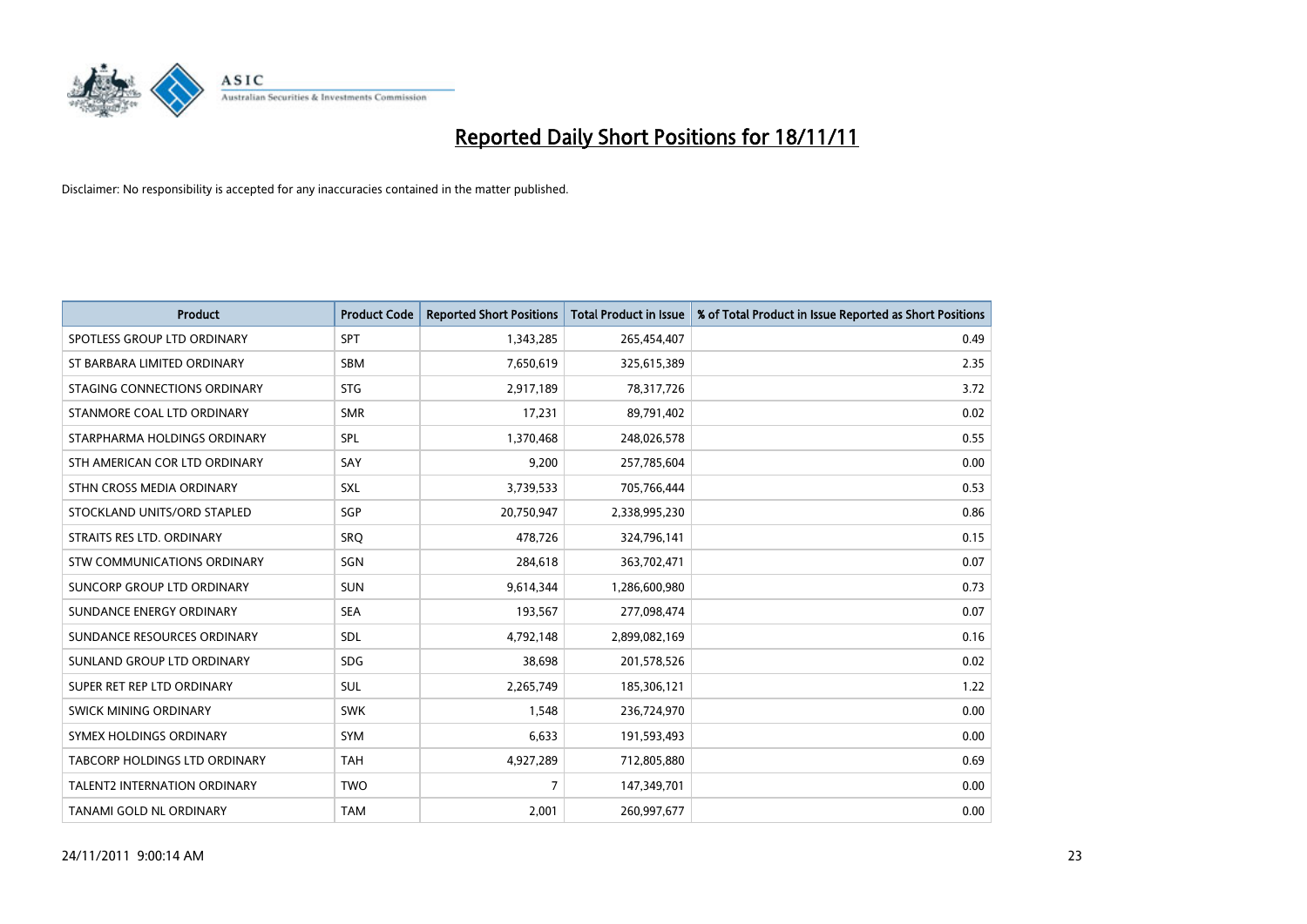

| <b>Product</b>                       | <b>Product Code</b> | <b>Reported Short Positions</b> | <b>Total Product in Issue</b> | % of Total Product in Issue Reported as Short Positions |
|--------------------------------------|---------------------|---------------------------------|-------------------------------|---------------------------------------------------------|
| TAP OIL LIMITED ORDINARY             | <b>TAP</b>          | 3,190,740                       | 240,995,311                   | 1.32                                                    |
| TASSAL GROUP LIMITED ORDINARY        | <b>TGR</b>          | 70,273                          | 146,304,404                   | 0.04                                                    |
| <b>TATTS GROUP LTD ORDINARY</b>      | <b>TTS</b>          | 14,149,366                      | 1,340,756,623                 | 1.06                                                    |
| TELECOM CORPORATION ORDINARY         | <b>TEL</b>          | 12,408,859                      | 1,924,943,857                 | 0.63                                                    |
| <b>TELSTRA CORPORATION, ORDINARY</b> | <b>TLS</b>          | 32,036,794                      | 12,443,074,357                | 0.25                                                    |
| TEN NETWORK HOLDINGS ORDINARY        | <b>TEN</b>          | 48, 141, 953                    | 1,045,236,720                 | 4.61                                                    |
| TERANGA GOLD CORP CDI 1:1            | <b>TGZ</b>          | 213,058                         | 153,870,012                   | 0.13                                                    |
| TFS CORPORATION LTD ORDINARY         | <b>TFC</b>          | 79,202                          | 279,621,829                   | 0.03                                                    |
| THAKRAL HOLDINGS GRP ORDINARY/UNIT   | <b>THG</b>          | 2                               | 585,365,014                   | 0.00                                                    |
| THE REJECT SHOP ORDINARY             | <b>TRS</b>          | 1,569,883                       | 26,071,170                    | 6.01                                                    |
| THOR MINING PLC CHESS DEPOSITARY 1:1 | <b>THR</b>          | 2,307                           | 222,489,120                   | 0.00                                                    |
| THORN GROUP LIMITED ORDINARY         | <b>TGA</b>          | 55,389                          | 146,091,970                   | 0.03                                                    |
| TIGER RESOURCES ORDINARY             | <b>TGS</b>          | 1,013,200                       | 671,110,549                   | 0.14                                                    |
| <b>TISHMAN SPEYER UNITS</b>          | <b>TSO</b>          | 62,911                          | 338,440,904                   | 0.02                                                    |
| TNG LIMITED ORDINARY                 | <b>TNG</b>          | 4,321                           | 284,803,062                   | 0.00                                                    |
| TOLL HOLDINGS LTD ORDINARY           | <b>TOL</b>          | 22,251,217                      | 717,133,875                   | 3.07                                                    |
| TORO ENERGY LIMITED ORDINARY         | <b>TOE</b>          | 35,404                          | 975,436,676                   | 0.00                                                    |
| TOWER LIMITED ORDINARY               | <b>TWR</b>          | 689,519                         | 265,176,580                   | 0.26                                                    |
| TOX FREE SOLUTIONS ORDINARY          | <b>TOX</b>          | 14,801                          | 97,626,882                    | 0.01                                                    |
| TPG TELECOM LIMITED ORDINARY         | <b>TPM</b>          | 3,830,766                       | 783,895,606                   | 0.47                                                    |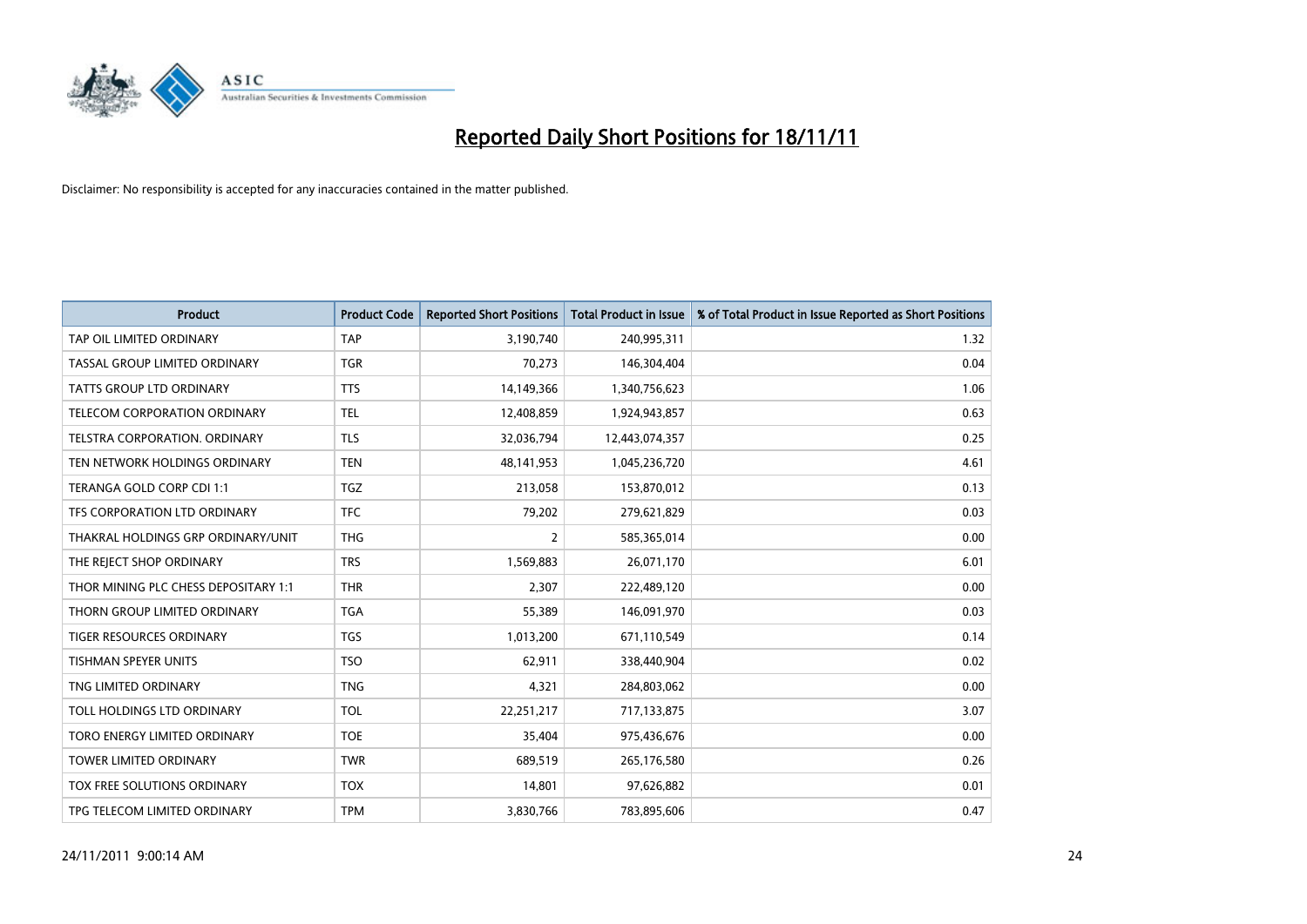

| <b>Product</b>                          | <b>Product Code</b> | <b>Reported Short Positions</b> | <b>Total Product in Issue</b> | % of Total Product in Issue Reported as Short Positions |
|-----------------------------------------|---------------------|---------------------------------|-------------------------------|---------------------------------------------------------|
| <b>TRANSFIELD SERVICES ORDINARY</b>     | <b>TSE</b>          | 4,793,469                       | 548,357,906                   | 0.86                                                    |
| TRANSPACIFIC INDUST. ORDINARY           | <b>TPI</b>          | 3,636,929                       | 1,490,155,467                 | 0.25                                                    |
| TRANSURBAN GROUP TRIPLE STAPLED SEC.    | <b>TCL</b>          | 4,389,141                       | 1,450,874,876                 | 0.29                                                    |
| TREASURY WINE ESTATE ORDINARY           | <b>TWE</b>          | 9,812,015                       | 647,227,144                   | 1.52                                                    |
| <b>TRINITY GROUP STAPLED SECURITIES</b> | <b>TCO</b>          | 3,419                           | 193,235,631                   | 0.00                                                    |
| TROY RESOURCES NL ORDINARY              | <b>TRY</b>          | 87,284                          | 88,149,823                    | 0.10                                                    |
| UGL LIMITED ORDINARY                    | UGL                 | 4,946,149                       | 166,047,171                   | 2.95                                                    |
| UNILIFE CORPORATION CDI 6:1             | <b>UNS</b>          | 913,973                         | 260,848,758                   | 0.35                                                    |
| <b>VDM GROUP LIMITED ORDINARY</b>       | <b>VMG</b>          | 11,116                          | 932,485,103                   | 0.00                                                    |
| <b>VENTURE MINERALS ORDINARY</b>        | <b>VMS</b>          | 297,372                         | 221,093,592                   | 0.13                                                    |
| <b>VIEW RESOURCES LTD ORDINARY</b>      | <b>VRE</b>          | 1,760                           | 881,953,670                   | 0.00                                                    |
| <b>VIRGIN BLUE HOLDINGS ORDINARY</b>    | <b>VBA</b>          | 40,759,509                      | 2,210,197,600                 | 1.84                                                    |
| <b>VITA GROUP LTD ORDINARY</b>          | <b>VTG</b>          | 75,190                          | 142,499,800                   | 0.05                                                    |
| VITERRA INC CDI 1:1                     | <b>VTA</b>          | 3,828                           | 68,629,939                    | 0.01                                                    |
| <b>WATPAC LIMITED ORDINARY</b>          | <b>WTP</b>          | 209,777                         | 185,160,973                   | 0.11                                                    |
| <b>WDS LIMITED ORDINARY</b>             | <b>WDS</b>          | 701                             | 144,740,614                   | 0.00                                                    |
| WEBIET LIMITED ORDINARY                 | <b>WEB</b>          | 52,388                          | 73,368,062                    | 0.07                                                    |
| <b>WESFARMERS LIMITED ORDINARY</b>      | <b>WES</b>          | 22,282,302                      | 1,005,852,841                 | 2.20                                                    |
| WESFARMERS LIMITED PARTIALLY PROTECTED  | <b>WESN</b>         | 1,052,759                       | 151,219,321                   | 0.70                                                    |
| WESTERN AREAS NL ORDINARY               | <b>WSA</b>          | 9,859,297                       | 179,735,899                   | 5.48                                                    |